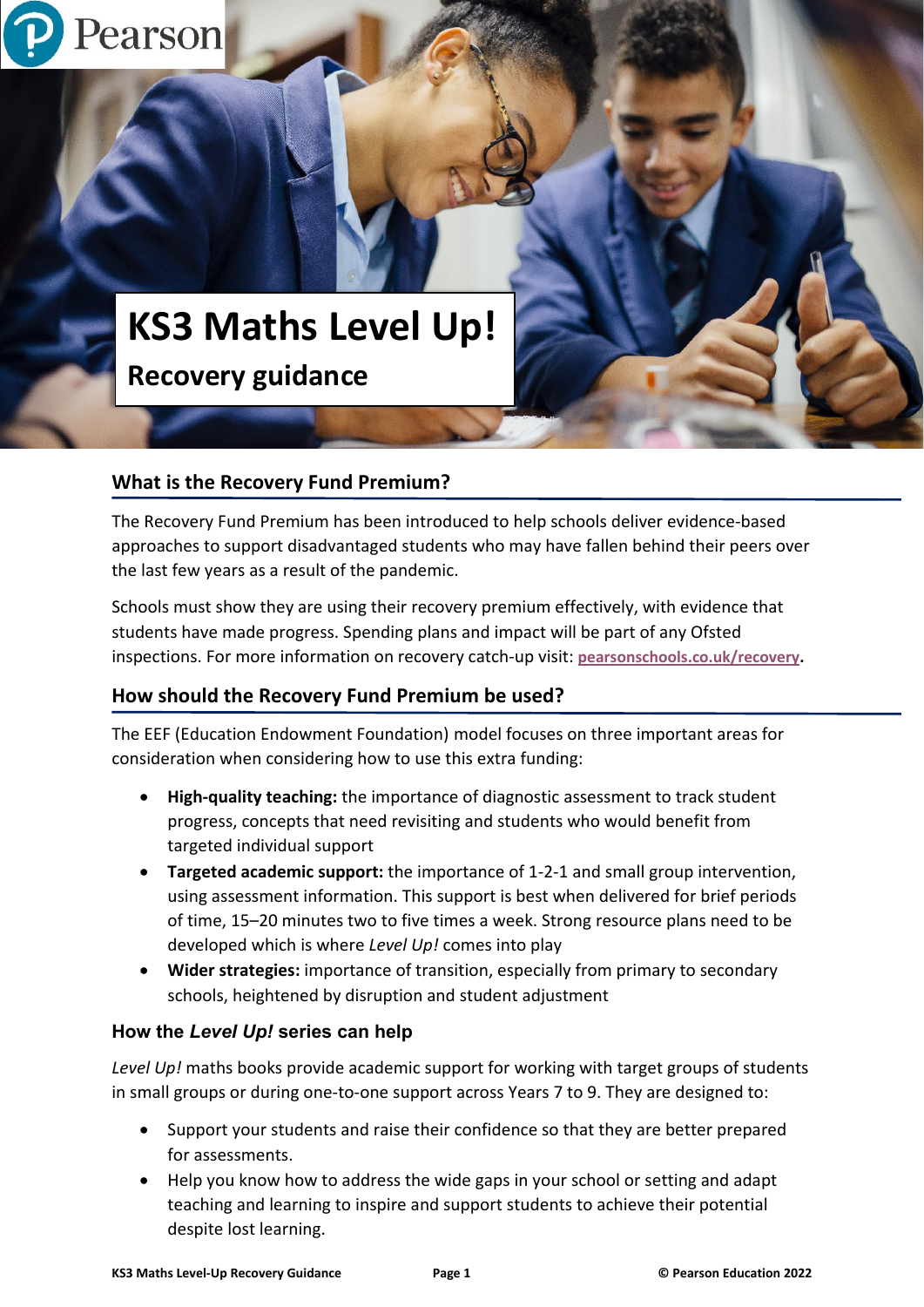

- Give an integrated offer to help you understand, plan, and implement simple and effective recovery strategies.
- Provide solutions that recognise the external challenges you are facing.

*Level Up!* is related to the general advice from the EEF, in particular, advice relating to highquality teaching and targeted support. *Level Up!* has targeted activities and questions for students working at the old levels 3 to 6, which cover students working at the age-related expectations of Years 4 to 7 on the National Curriculum. It is easy to assess where they are working from their responses. Activities can then be adapted to ensure to support catch-up.

Each year's curriculum has been populated with references to the appropriate units in the *Level Up!* books.

#### **How to use the** *Level Up!* **mathematics resource books**

Before you begin a unit, share the Unit Opener with the students. This has an introduction to what will be covered, a striking background image and interesting facts to set the scene.

#### **Assessing the students using the Unit Opener**

The Unit Opener has a quick quiz to assess students' knowledge. You might want to extend this quiz by adding extra questions or giving students some of the practice questions in each unit to assess their current attainment. This will inform your planning. If students get them correct, you can move on to the next appropriate unit.

For example, in *Level Up! Levels 3–5* Unit 1, the 'Before you start this unit questions' are:



You might choose to add the *Practice, practice, practice* questions 1 to 7. Alternatively, you could add a few more of your own questions which are slightly harder than the first three questions.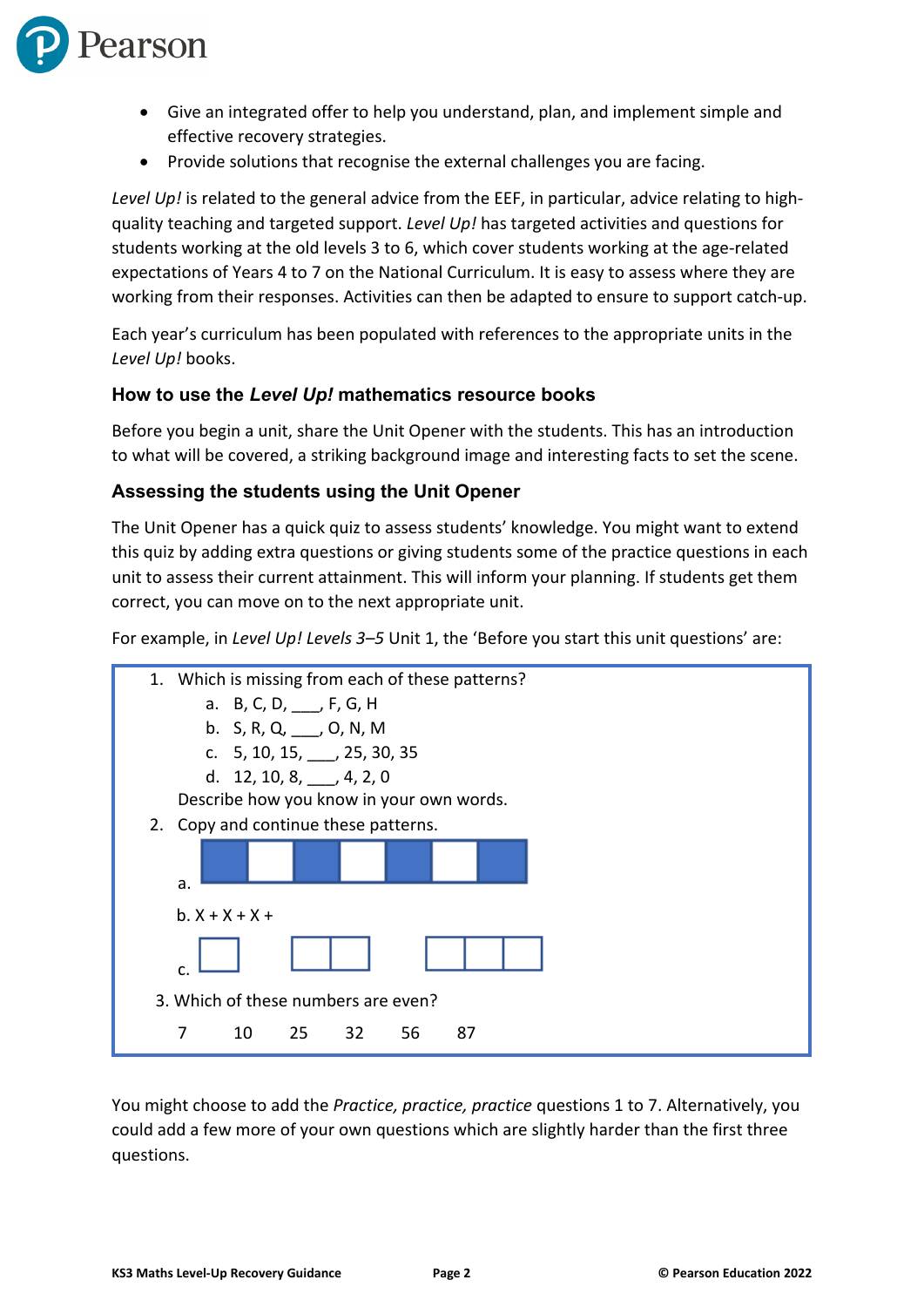

| 4. Which of these numbers are multiples of both 5 and 10?                                  |
|--------------------------------------------------------------------------------------------|
| 24 45 71 80 120 235                                                                        |
| Explain how you know.                                                                      |
| 5. Write down the first 3 square numbers. How do you know that they are square<br>numbers? |
| 6. What are the missing numbers?                                                           |
| a. 12, 15, $\qquad$ , 21, $\qquad$ , 27,                                                   |
| b. 90, 85, $\frac{1}{2}$ , 75, $\frac{1}{2}$ , $\frac{1}{2}$ , 60                          |
| c. 12, 16, $\frac{1}{2}$ , 24, $\frac{1}{2}$                                               |
| Describe how you know in your own words.                                                   |

There are also two activities in the Unit Opener which you could ask students to work through independently. For example, in *Level Up! Levels 3–5* Unit 1, ask students to find all the possible whole numbers to make this statement correct:



Once they have found them all, encourage them to think of fractional answers, which they would have looked at in KS2, for example,  $11 \frac{1}{2} + \frac{1}{2} = 12$ , 6  $\frac{1}{4} + 5 \frac{3}{4} = 12$ . They could then consider decimal fractions and statements involving negative numbers. They will have looked at these possibilities in Years 5 and 6.

#### **Revision activities**

For assessment purposes there is a selection of revision activities, one for each term. Consider doing this, for the concept you are working on, at the beginning of your work with students. These consist of a quiz, an extended activity, and some questions to help assess the level at which your students are currently working.

If they are successful, you may decide to move to another *Level Up!* unit as your starting point. These are also a good check to ascertain how well your students have understood their learning of the particular concept after your teaching.

## **Place value, properties of number, the four operations and algebra**

Below are *Level Up!* links to the concepts of place value, properties of number, the four operations and algebra. These are suitable for students working at the old levels from 3 to 5. These equate roughly to the Pearson progression scale steps 1 and 2. Each link describes in brief the big ideas of the specific units.

Lesson ideas have been included for the first of each of these units for possible 15-to-20 minute small group or one-to-one interventions. These are designed to show how you can unpick each part of the unit to make them suitable for short sessions. They can be used as a model or be adapted to more appropriately suit your students and can be used to inspire similar plans.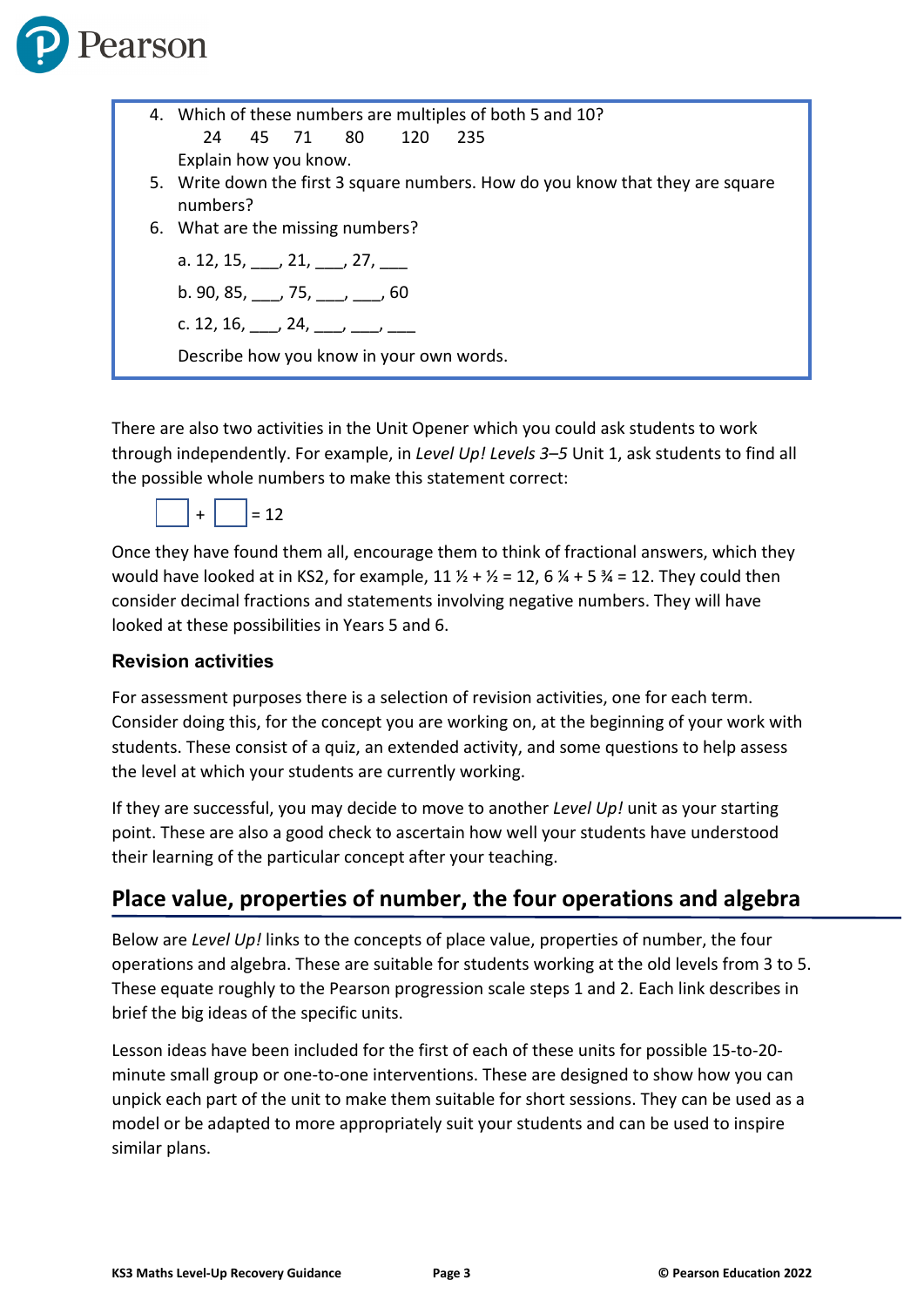

## **Understand the value of digits in decimals, measure and integers**

#### **Unit 2 Know your numbers**

#### *Level Up! Levels 3–5* **Unit 2.1: Place value**

- The value of a digit depends on its position—its place value. **(Level 3)**
- The decimal point separates the whole number parts from the fractional parts. **(Levels 3 and 4)**
- To multiply and divide whole numbers and decimals by 10, 100, and 1,000 **(Levels 4 and 5)**

#### **First session**

Use a place value chart that has the headings in numerals instead of—or as well as—letters.

| $\vert 1000 \vert$ 100 |  |  | 10 | 100 |
|------------------------|--|--|----|-----|
|                        |  |  |    |     |

Recap how to get the value of the digits in the different positions. Ask students to place digit cards into a place value chart similar to the one above.

Discuss that the 6 is positioned in the thousands position and therefore 1,000 must be multiplied by 6 to get the value of 6000. Repeat for the other three digits and then to get the whole number add the different values:  $6000 + 400 + 50 + 8 = 6,458$ .

Repeat this until students understand how numbers are made. Then ask students to make the numbers in practice question 1 in their grids and to write them in both words and numerals.

*Note:* Students may be unfamiliar with cheques, but Q2 offers them as a way to practice writing numbers in words. You may wish to begin by showing them a cheque and explaining how they were used.

#### **Second session**

Q3 asks students to identify the value of the 5 in different numbers. Decimals are included. Before working on this, ask students to make numbers with first one and then two decimal places in their grids. For example:

| 1000 | 100 |  | 10 | $\overline{100}$ |
|------|-----|--|----|------------------|
|      |     |  |    |                  |

Explain how the values of the tenths and hundredths are worked out: 7 is in the tenths position so 1/10 must be multiplied by 7. Students can count in tenths to make 7/10. The 2 is positioned in the hundredths position, so 1/100 must be multiplied by 2. Again, they could count in hundredths to find this.

Ask them to make each number in their place value grid with digit cards and identify the value of the 5 in each number. You could ask them to approach practice questions 4 and 5 in a similar way.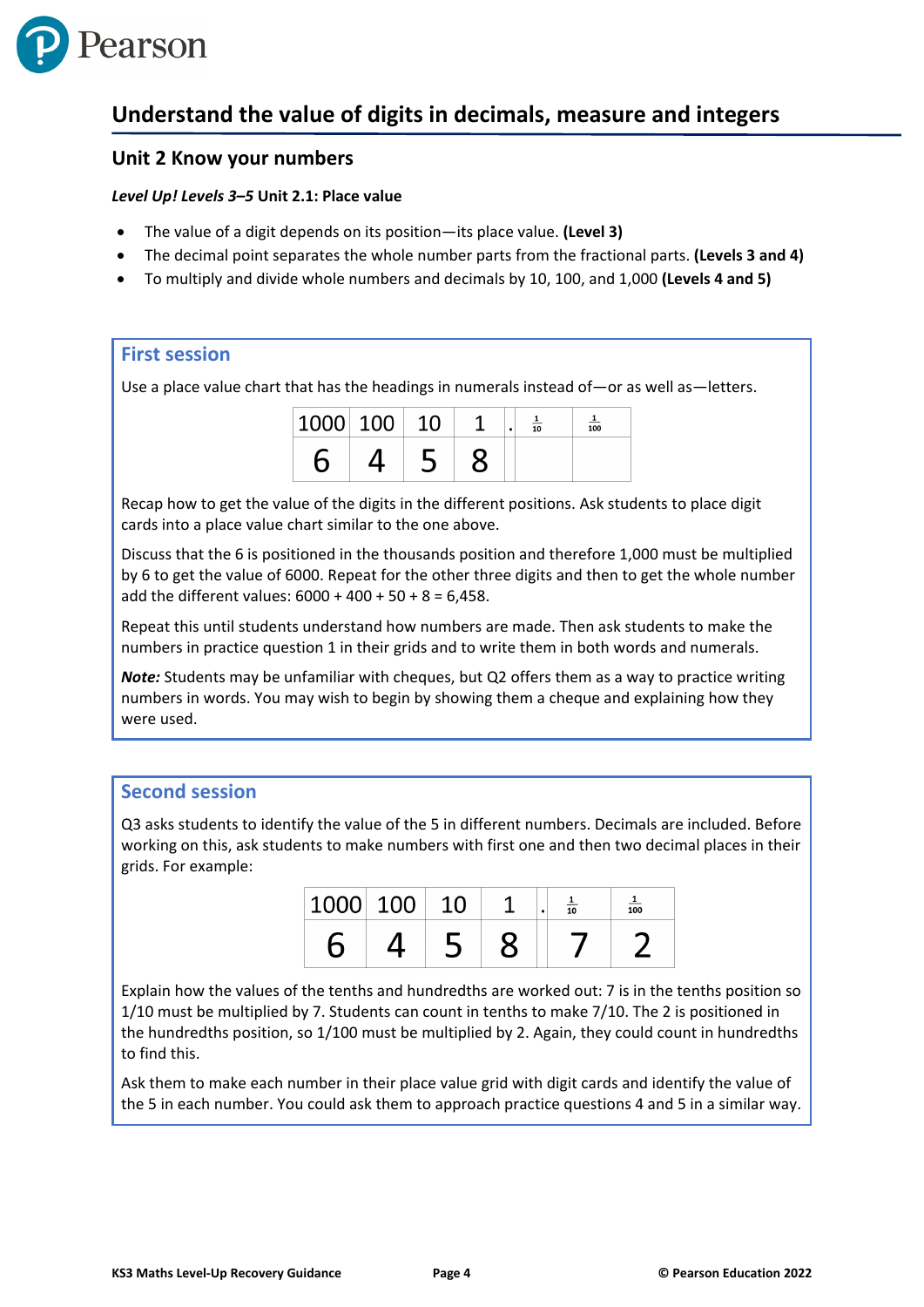

Q6 involves multiplying and dividing by 10 and 100. It is important students understand multiplying by 10/100 will make the number ten/hundred times greater and dividing by 10/100 will make the number 10/100 times smaller. Practice this using place value charts, physically moving the cards to make them 10/100 times greater/smaller.

| 1000 100 |  |  | 10 | 100 |
|----------|--|--|----|-----|
|          |  |  |    |     |

58 x 10 = 580. Students should explain that 50 becomes 500 and 8 becomes 80. There is nothing in the ones position, so zero as a place holder is put into this position. Repeat several times and then for multiplying by 100.

58 ÷ 10 = 5.8. They should explain that 50 becomes 5 and 8 becomes 8/10. Repeat several times for dividing by 100.

Finally, repeat this process for multiplying and dividing by 1,000. By this stage they should be able to draw their own place value grids with a section for 1/1,000s.

Students should then work on practice Q6 to Q9.

#### **Fourth session**

Q10 puts this concept into the context of measurement. It is important to recap the equivalent units for each measurement:  $1,000 g = 1 kg$ , 1000 ml = 1 l, 100 cm = 1 m. You might need to spend time converting between these measurements. For example, by asking if I know that 1000  $g = 1$ kg, what else do I know? Expect them to come up with ideas such as 2000 g = 2 kg, 10,000 g = 10 kg, 500 g = ½ kg.

Encourage them to make the given measurements in Q5 in their drawn place value grids and move to the right or left accordingly.

*Now try this! Part A* is a game that you could play with your student or small group in pairs. *B* is an investigation. Encourage them to work independently as an opportunity to assess attainment.

## **Properties of number: factors, multiples, squares and cubes**

#### **Unit 1 All in order**

#### *Level Up! Levels 3–5* **Unit 1.1: Multiples, squares and triangle numbers**

- 3, 6, 9 and 12 are multiples of 3. 10, 20, 30 and 40 are multiples of 10. **(Level 3)**
- A number multiplied by itself is a square number. **(Level 4)**
- Square numbers make a square pattern of dots. **(Level 4)**
- Triangle numbers make a triangular pattern of dots. **(Level 5)**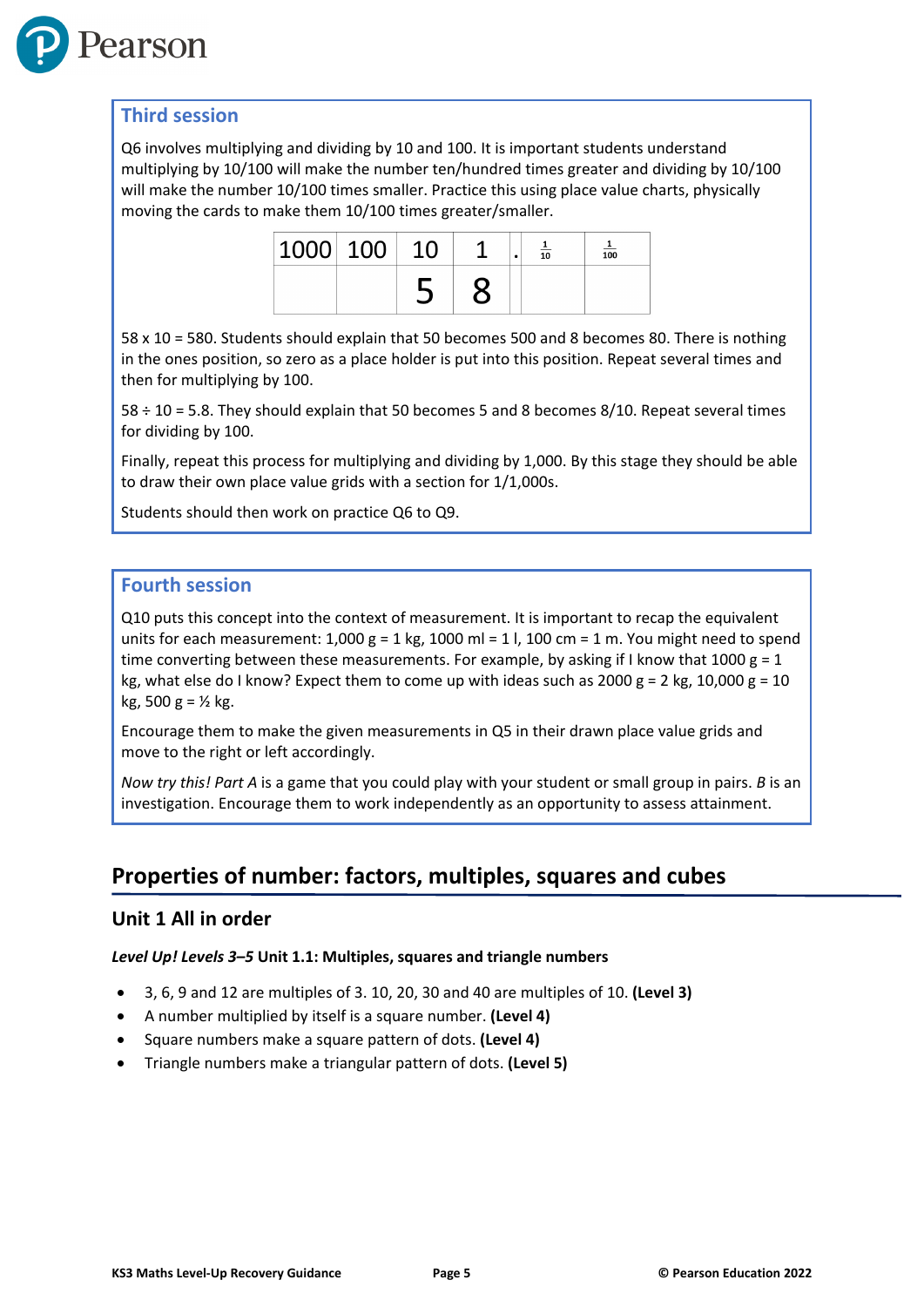

#### **First session**

Ask students to count in multiples of 2 from zero to 20 and back. Ask them to list the numbers they say. What do they notice about them? Draw out the idea that they all end in 0, 2, 4, 6, 8 and that they are even numbers.

Ensure students understand an even number can be divided exactly into two equal parts, but an odd number will always have one remaining. Give them cubes and ask them to make a tower of different odd and even numbers. Then break each tower into two equal parts and identify those numbers that are even and those that are odd.

Ask them to count in multiples of 5 from zero to 50 and back. Ask them to list the numbers they said. What do they notice about the ones digits? They should be able to tell you that multiples of 5 end in 5 or zero. Repeat for multiples of 10. Then ask them to complete Q1.

Use the same idea for counting in multiples of 3. Point out that the digits total 3, 6 or 9. Ask them to think of other numbers that are multiples of 3 beyond 30 using the digit total idea.

Repeat for counting in multiples of 4. Inform them that for a number to be a multiple of 4, the last two digits are divisible by 4. Ask them to make up other multiplies of 4 beyond 40 using this rule, for example, 116, 120 and 144. Ask them to complete Q2.

#### **Second session**

Students should have heard about square numbers in KS2 but are likely to need reminding. Explore the patterns of square numbers shown in Q3. Ask them to describe how each one increases in size: 2 squared has an extra three counters from 1 squared, 3 squared has an extra five counters from 2 squared, and so on.

Ask students to spot the numerical pattern: 1, 4 (add 3 to 1), 9 (add 5 to 4), 16 (add 7 to 9). Can they extend the pattern? Point out that each diagram forms a square.

Ask them to make the square numbers using counters for the first five square numbers. They then complete Q3 and Q5.

The students are unlikely to have explored triangle numbers in KS2. Together, explore the patterns of triangle numbers shown in Q4. Ask them to describe how each one increases in size: the 2<sup>nd</sup> triangle number has an extra two counters from the first, the 3<sup>rd</sup> has an extra 3, the 4<sup>th</sup> an extra 4. Can they spot the pattern and list the next few triangle numbers? Each diagram forms a triangle.

Ask them to make the triangle numbers using counters for the first seven triangle numbers. They then complete Q4.

#### **Third session**

Ask students to write down the next 8 square numbers from  $10 \times 10$ . Allow them to use a calculator. They compare their numbers with those in Q6 and identify those that are square numbers. Ask them to complete Q7.

*Now try this! A* is a game that you can play with your student or in pairs with a small group.

*Now try this! B* is an investigation you could ask students to try independently. Encourage them to be systematic, beginning by adding 1 and 4, then 1 and 9, then 1 and 16. Then try 4 and 9, 4 and 16, 4 and 25. Then 9 and 16, 9 and 25, 9 and 36. How many can they find that add to make another square number?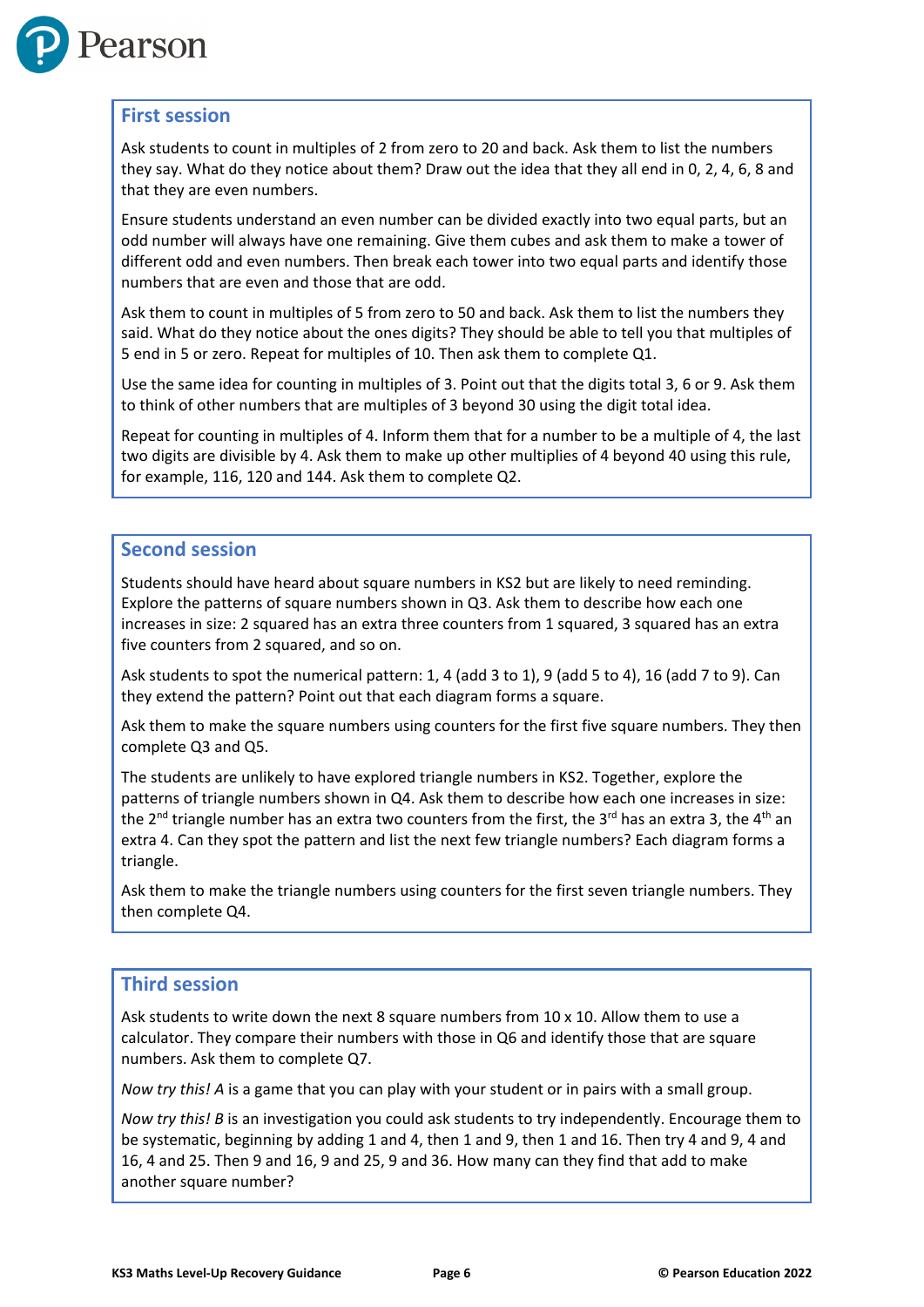

## **Arithmetic procedures with integers and decimals**

#### **Unit 2 Know your numbers**

#### *Level Up! Levels 3–5* **Unit 2.2: Addition and subtraction**

- Use partitioning to add and subtract mentally. **(Level 3)**
- Use compensations, by adding or subtracting too much and then compensating. **(Level 3)**
- Find the difference by counting on from the smaller number to the larger number. **(Level 3)**
- Integer compliments are useful when adding and subtracting mentally. **(Level 4)**
- Use standard column procedures to add and subtract whole numbers and decimals. **(Level 4)**

#### **First session**

Mental calculation strategies are important. Students need to know when it is more efficient to use one of these strategies with jottings, a written method, or a calculator.

Spend this session focusing on partitioning to add and subtract. Keep the first number whole and partition the second number, for example,  $45 + 23 = 45 + 20 + 3 = 65 + 3 = 68$ ,  $87 - 45 = 87 - 40 - 45$ 5 = 47 – 5 = 42. Work through a few examples for both operations where exchange is not needed and then progress to calculations where exchange is needed. Work with 2-digit numbers and then 3-digit numbers. Encourage students to make jottings so they keep track of what they are doing.

Ask students to answer Q1–Q3 using partitioning.

#### **Second session**

Focus on compensation which is also known as rounding and adjusting. Begin by adding and subtracting 9 from 2-digit numbers by adding or subtracting 10 and adjusting:  $54 + 9 = 54 + 10 - 1$  $= 63$  and  $83 - 9 = 83 - 10 + 1 = 74$ . Progress to adding and subtracting 99 by adding or subtracting 100 and adjusting.

Together work through some of the examples in Q1 and Q2 where they decide which number to make into a multiple of 10 and then adjust, for example,  $27 + 43 = 30 + 43 - 3 = 73 - 3 = 70$  and 94  $-77 = 94 - 80 + 3 = 14 + 3 = 17$ . After you have worked through examples, ask the students to independently answer the calculations using this method for Q1 to Q3.

#### **Third session**

Focus on finding the difference by counting on from the smallest number. Demonstrate this using a number line as in the example shown in *What's the big idea*. Give calculations to work through together, then ask students to complete Q2 using this method, drawing their own number lines.

Students should then work through Q5 using this method. The question puts the examples in the context of finding change. The students need to know that £1 is equivalent to 100p and they count on from the costs to 100. Again, expect them to draw number lines.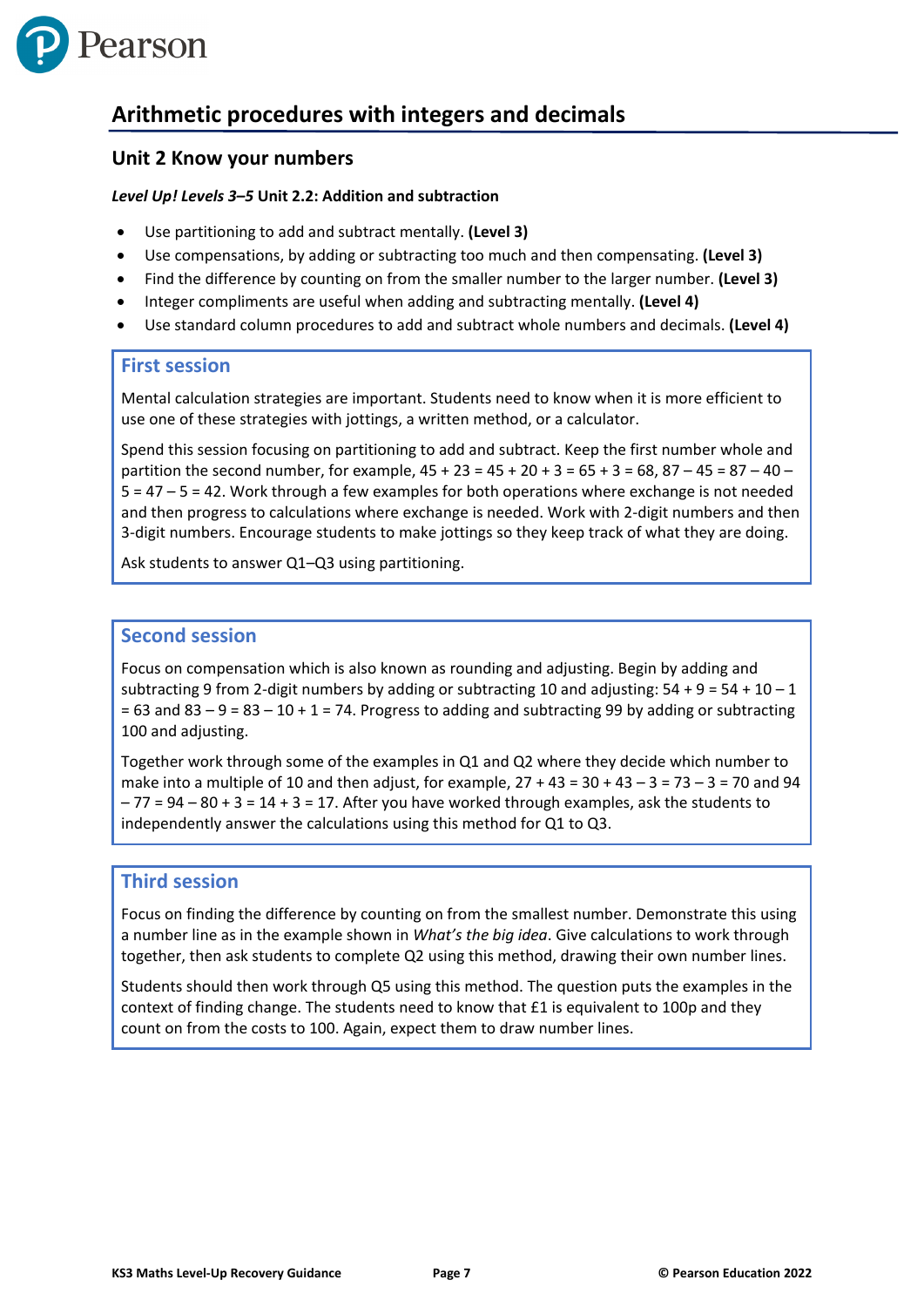

#### **Fourth session**

Focus on complements to 10 and 100 particularly for addition. Give examples, such as 23 + 17 =  $30 + 10$ ,  $120 + 180 = 200 + 100$ , for the students to work on. When confident with this strategy, ask them to work through Q4.

You could move on to *Now try this!* which is a magic square investigation. As students find the sums for A, encourage them to look for complements to 10. Magic square B finds complements to 1. Link this to finding complements to 10, for example, if  $1 + 9 = 10$ , then  $0.1 + 0.9 = 1$ .

#### **Fifth session**

Focus on the column method. Remind students how these work for addition and subtraction. They should be familiar with this from work in KS2. When they are ready, ask them to answer Q6, Q7 and Q8. Once they have, ask them to check their answers using one of the mental calculation strategies they have been working on in previous sessions.

They should then work on Q9, Q10 and Q11, finding sums and differences using a method of their choice. For each, they check using a different method.

## **Algebra: sequences, expressions and equations**

#### **Unit 1 All in order**

#### *Level Up! Levels 3–5* **Unit 1.2: Number patterns**

- A sequence of numbers can be made by counting on or back by the same amount each time. **(Levels 3 and 4)**
- Each number in a sequence is called a term. **(Level 4)**
- Find the missing terms of a sequence by working out the difference between terms. **(Level 3)**
- A sequence can be described using the first term and the term-to-term rule. **(Level 4)**

#### **First session**

Explain a sequence is a series of numbers increasing or decreasing in steps of the same amount. Begin with examples that increase in steps of 2, then 5 and 10 from zero to the  $10<sup>th</sup>$  multiple, and then decreasing from the  $10<sup>th</sup>$  multiple back to zero. Explain each number in a sequence is called a term.

Q1 to Q3 are sequences that begin on different numbers, not zero. Encourage students to work out the step size and write the whole sequence with the additional or missing terms.

They could then work through Q5 and Q6.

#### **Second session**

Q4 involves a sequence of decimal terms. Recap that decimal numbers appear to the right of the decimal point and they are numbers less than one whole. Also recap that one tenth occurs when 1 is divided by 10 (from Unit 2.1—be sure that you have covered this unit first).

You could ask students to consider what they know, for example, if a term-to-term rule is add 0.2. They could work with the sequence as whole numbers and divide their terms by 10. When they are confident, students complete Q4 and then Q7, which involves sequences for numbers with one decimal place.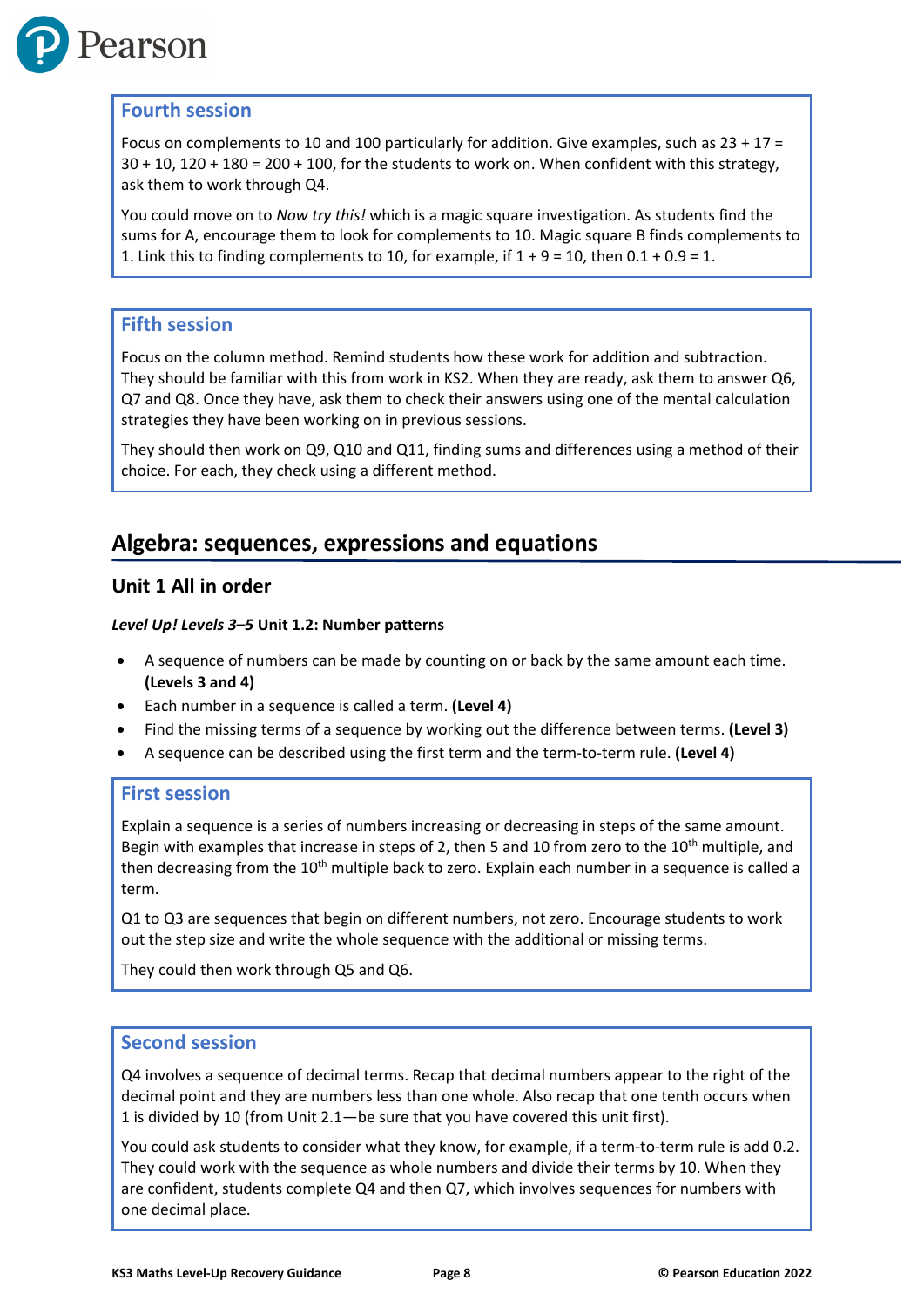

Focus on Q8. Give students matchsticks, strips of paper about 10 cm in length, or something similar. Ask them to make a triangle with three of them:

Once they have made one, ask them to add two sticks to make a second adjoining triangle and then to continue the pattern:



Ask students to think about what they are doing for each new term. Agree adding two sticks for each new triangle. Can they predict how many sticks it would take to make 10 triangles? Work through the idea that all the triangles are made from two sticks, but the first has an extra one, so the  $10^{th}$  triangle would be  $10 \times 2$  plus an extra one, making 21. Ask them to use this 'formula' to find the number of sticks in 12, 15 and 20 triangles.

Carry out a similar investigation using sticks to make squares. Each square will have three sticks, and there would be one extra for the end. So, 10 squares would be made from  $10 \times 3 + 1$  sticks.

Look at Q8. Ask students to copy and complete the table. Can they tell you what stays the same and what changes? Point out that the two people on the right and left of the tables stay the same but the amount on the top and bottom increases by one each time, two altogether. Thinking back to the triangles, can they see a pattern?

Explore the idea that one table has two people and an extra two at either end, two tables have four people and two extra at either end. Can they think of a quick way to find how many people will sit around 5, then 8 and finally 10 tables? Agree that they could multiply the number of tables by 2 and add the extra two people. So, five tables would be  $5 \times 2 + 2$ , eight would be  $8 \times 2 + 2$ , and ten would be 10 x 2 + 2. Increase the number of tables to 12, 15 and 20. Expect them to be able to explain how they found the number of people each time.

#### **Fourth session**

Together work through *Now try this!* In *Part A* they need Resource sheet 1.2. Students complete number lines and use them to crack the code.

Part B asks them to make up a number sequence for either you or a partner, who finds the next three terms. They then have to figure out the 10<sup>th</sup> term without continuing the pattern. They then describe the rule and use this to find other terms.

## **Algebra: letters, unknowns and formulae**

#### **Unit 6 Formula 1**

#### *Level Up! Levels 3–5* **Unit 6.4: Substituting into formulae**

- Formulae can be written in words or symbols (using algebra). **(Levels 4 and 5)**
- Substituting values into a formula or an expression allows you to work out its value. **(Levels 4 and 5)**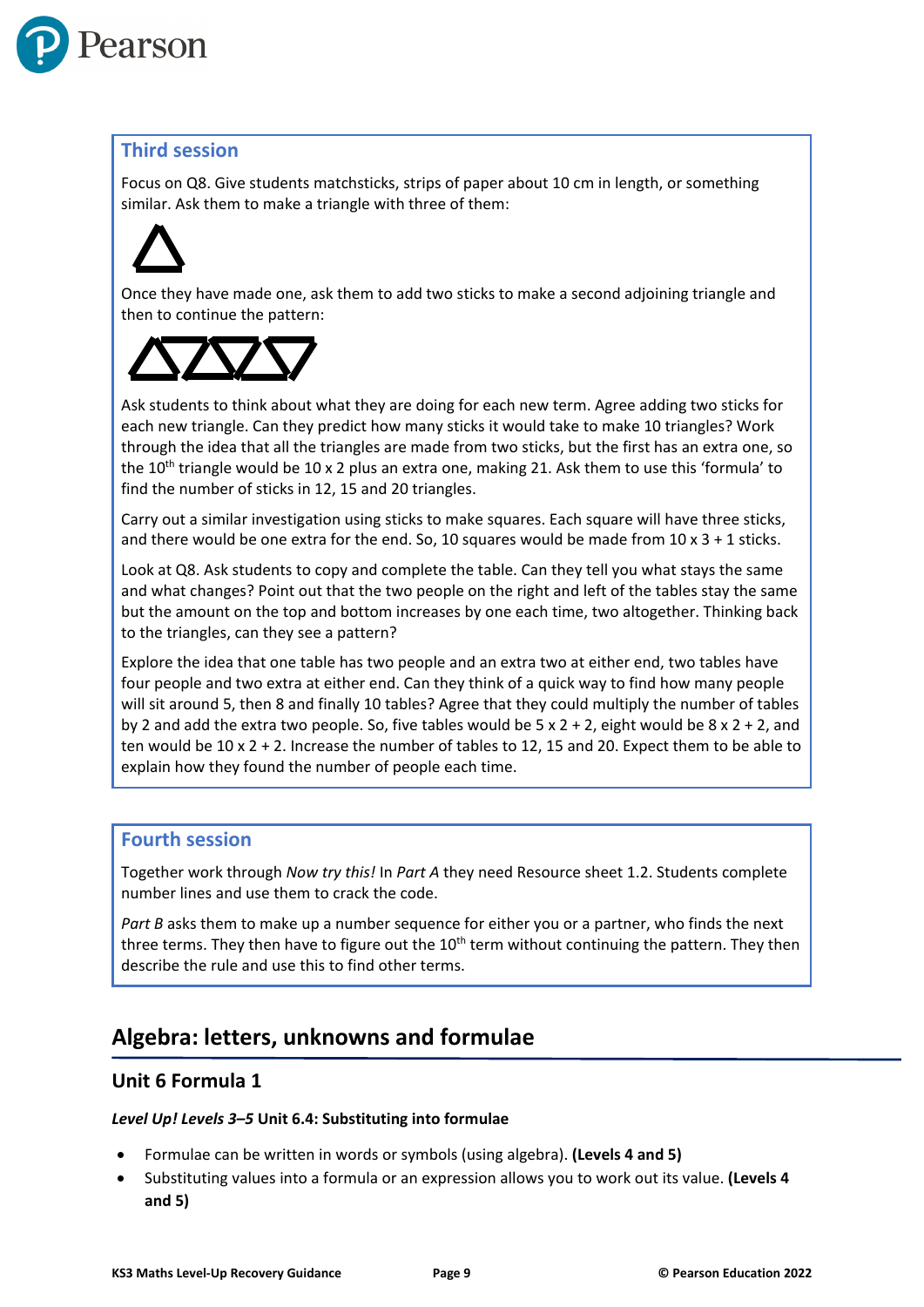

#### **First session**

Explain that formulae can be written in words and symbols. In this session, they will focus on formulae written in words.

Work through the first part of Q1 and Q2 together, highlighting each formula. Ask students to answer the last two parts of each question independently. Q1 and Q2 are quite straightforward. Give them a calculator for the arithmetic, so they can focus on the formula.

Q3 involves an extra step. The formula states the cooking time is 20 minutes per 500g. Therefore, the additional task in this is to work out how many lots of 500g there are in 2kg, 1.5kg and 3.5kg. You could ask them to make a list or table, as below, to show this first so that they can refer to it as they work through parts b and c independently:

- $1 = 500g$
- $2 = 1$  kg
- $3 = 1.5kg$
- $4 = 2kg$
- $5 = 2.5kg$
- $6 = 3kg$
- $7 = 3.5kg$
- $8 = 4kg$

#### **Second session**

Focus on Q4. Ask students to tell you what they think the first line is. Agree that this shows that different letters have different values. Ask them to change the letters into numerals and to write then answer each calculation, for example,  $3 \times 2 = 6$ ,  $4 + 6 = 10$ ,  $4 \times 3 = 12$ . Ensure that they know that a number directly in front of a letter means that the letter is multiplied by that number and two numbers side by side means they are multiplied together.

If students confidently work through Q4, ask them to do the same for Q5, Q7 and Q8.

#### **Third session**

Focus on Q6, similar to Q1–Q3. The formula has been written in words and the symbol *f* has been substituted for the number of flowers in a bunch. Work through the first two parts together and then ask students to finish the question independently.

Together look at Q9. Ask students to explain what the formula is for. You might need to explain Fahrenheit and that we now use Celsius to bring us in line with the rest of the world (apart from a few countries such as the United States, who still use Fahrenheit).

Remind students of the order of operations and that, in this formula, the brackets are calculated first, then the multiplication and finally the division. Give each student a calculator to use for the arithmetic so they can focus on the formula. Together, work through part a:  $5 \times 90 = 450$ ,  $450 \div 9$ = 50, 122°F is 50°C. Make up some other temperatures to convert and work through these together. When the students are confident, have them attempt parts b and c independently.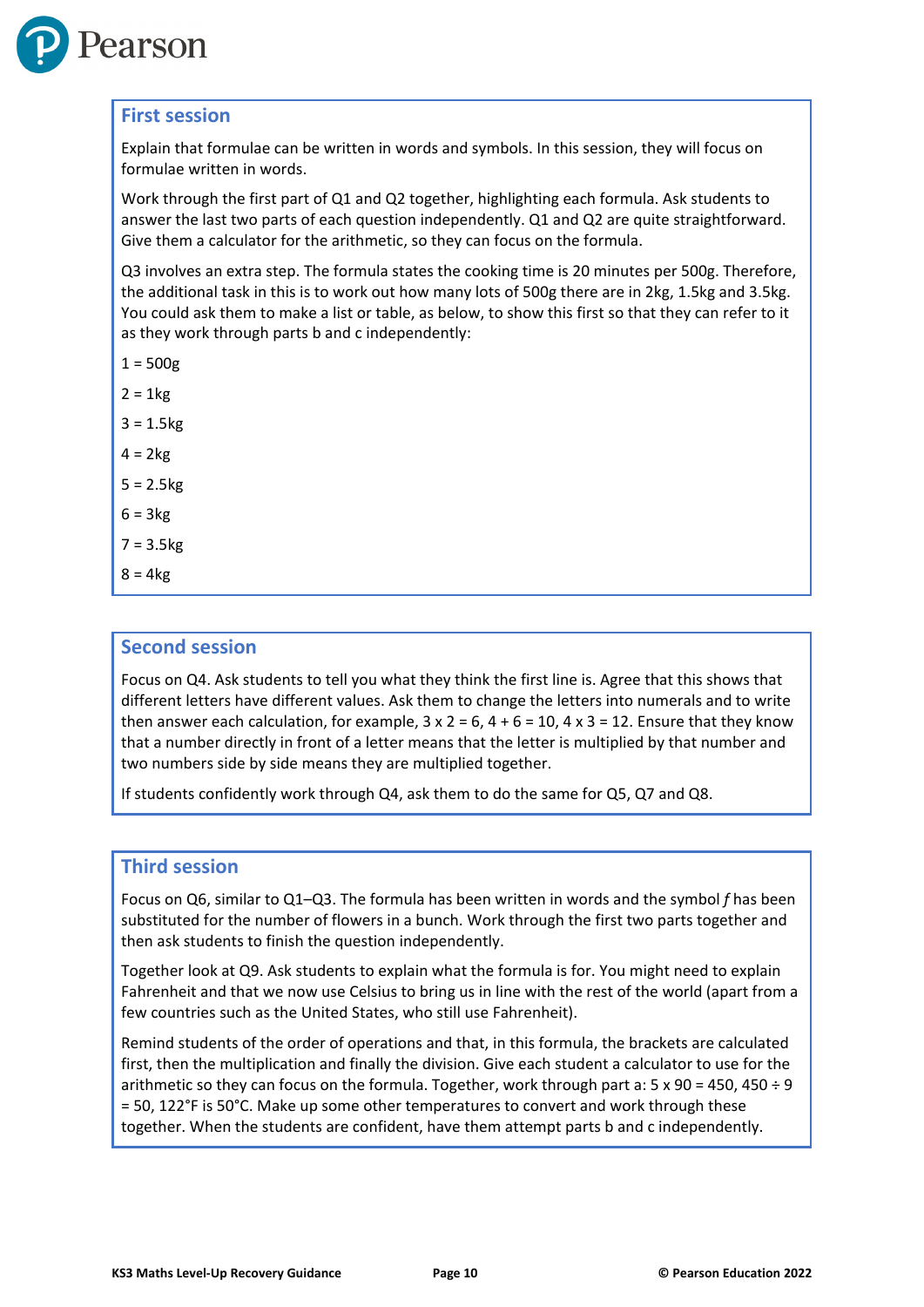

#### **Fourth session**

Work through *Now try this!* Play the game in *Part A* with your student or in your group.

Work through *Part B* row by row, and have students take turns to find the values. Can they find the number that is not there?

## **Algebra: sequences**

#### **Unit 1 Pattern perfect**

#### *Level Up! Levels 4–6* **Unit 1.1: Sequences**

- Sequences are patterns. Each pattern or number in a sequence is called a term. The number at the start of a sequence is called the first term. The term-to-term rule shows you how to get the next term. **(Level 4)**
- Sequences where the numbers increase are called ascending sequences. **(Level 4)**
- A sequence which carries on forever is infinite. A sequence which has a fixed number of terms is finite. **(Level 4)**
- A sequence can be made with decimal or negative numbers. **(Level 5)**

#### **First session**

Recap that number sequences are a series of numbers that increase or decrease in steps of the same size and each step is known as a term. The step size is called the term-to-term rule. Together, count in ones from zero to 10 and back. The terms increase and decrease in ones. Say the first five numbers of a few sequences that increase in steps of 2, 3, 4 and 5 from zero. Ask students to tell you the term-to-term rule. For each, count up to the 10<sup>th</sup> term and back to the beginning.

Work through Q1a and 1b together. For part 1a provide counters so that students can physically extend the pattern for the next three terms. They then write it as a number sequence (1, 3, 5, 7, 9, 11) and identify the term-to-term rule. Can they predict what the  $10^{th}$  term will be? Repeat for part 1b with matchsticks, strips of paper or similar. Students then try part 1c independently.

#### **Second session**

Q3 involves decimal numbers. Begin by counting in steps of one tenth: 0, 0.1, 0.2, 0.3 etc. Continue until they need to cross the ones boundary. Do they say 0.10 or 1? If they say 0.10, spend time to explain that this is 0.1 again, so it can't be the next term. Continue the count to 2.5. Ask students what this is similar to. Agree counting in steps of one, but the numbers are ten times smaller, or have been dividing by 10.

Practice counting in 5s to 25, then ask students to use this to write the sequence in steps of 0.5 to 5 as in Q3a. Repeat for the other parts of the question, each time counting in whole numbers first, before students apply this to the decimal count. Ask the students to complete Q4 and Q7.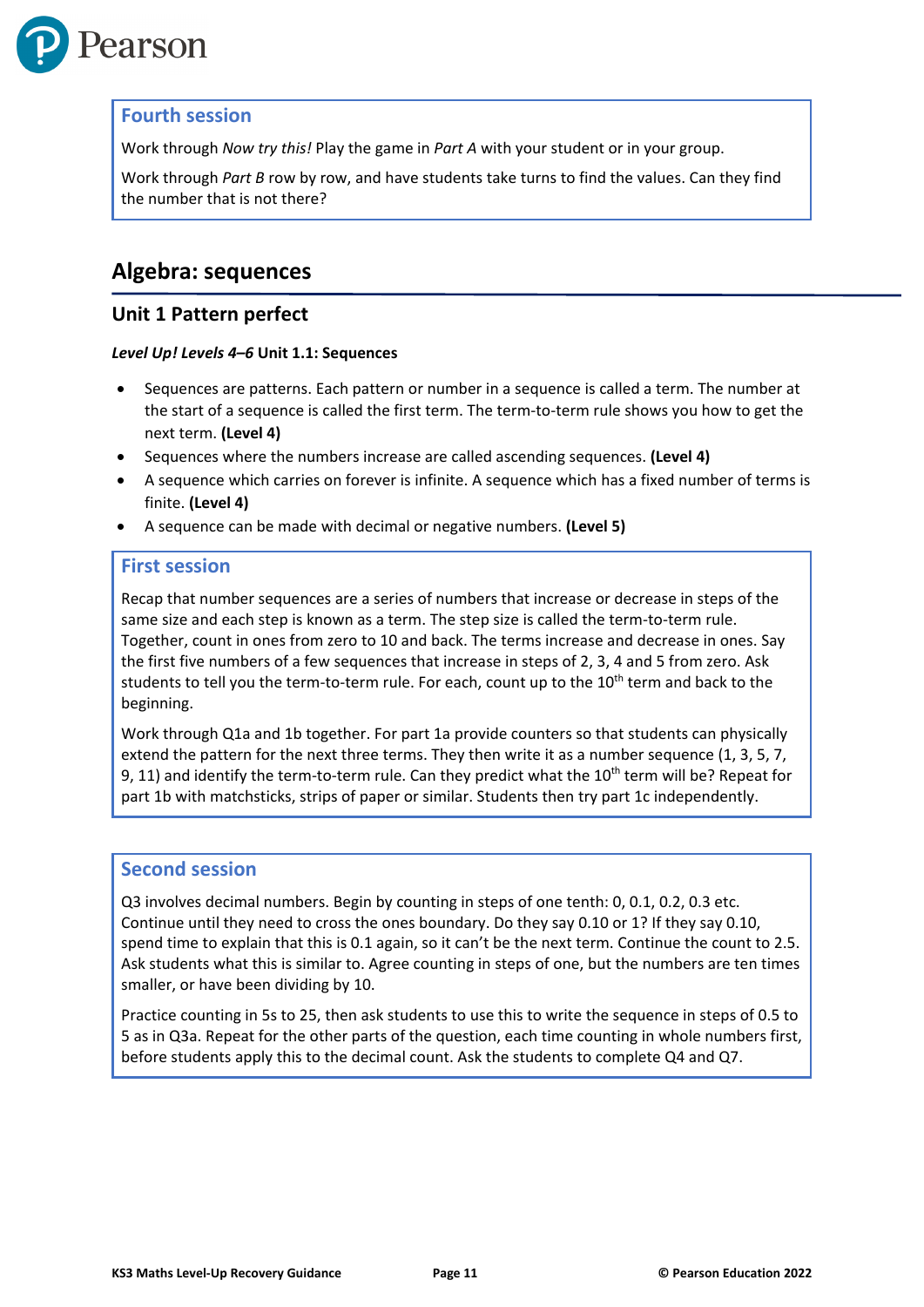

Q5, Q6, Q8 and Q9 involve an emphasis on vocabulary. Ask students to write down the next three terms in Q5. Then discuss the following terms: term-to-term rule, ascending, descending, finite, infinite. Ensure that they understand what each word or phrase means. They then answer parts b, c, d and e in Q5.

They should now be able to answer Q6 and Q8.

Together work through the whole of Q9. Students need to make up three sequences with two term-to-term rules. Once you have done this together, ask them to make up three of their own with their own two rules independently. They then answer parts 9b and 9c.

#### **Fourth session**

Ask students to write the next five terms in the parts of Q10. Part 10c has negative numbers. For this, ask them to draw a number line from –10 to 10 and to mark on the given numbers, then identify the next five.

Work through a possible example for each part of Q11 and ask students to make up their own second example for each.

Together, work through *Part A* Sequence challenge 1 in *Now try this!* Give them the challenge to work through independently: *Part B* Sequence challenge 2.

## **Algebra: the** *n***th term**

#### **Unit 10 All about algebra**

#### *Level Up! Levels 4–6* **Unit 10.1: Position-to-term rule**

- Find a term in a sequence using the position-to-term rule if you know its position. **(Level 5)**
- The *n*th term gives the position-to-term rule for a sequence. **(Level 5)**

#### **First session**

Together look at Q1a. Ask students to copy the table and add the three missing terms. Can they tell you the rule? (The sequence increases in steps of 4.) Ask them to look vertically. What happens to get from each position to each term? (Multiply the position by the sequence step of 4.) Students use this to find the  $10^{th}$ ,  $20^{th}$ ,  $30^{th}$ ,  $40^{th}$  and  $50^{th}$  terms. When they multiply multiples of 10 by four, encourage them to multiply, for example, 2, 3, 4 and 5 by four and then make the product ten times greater, by multiplying by 10. Once they have done this with you, ask them to complete part 1c independently.

Together focus on parts 1b and 1d. Part 1b had a rule of add one, but it starts on 3. Discuss how they could find the 4<sup>th</sup> term, without counting in ones. (They could multiply one by four, but then they add two.) Ask them to find the  $10<sup>th</sup>$  and  $50<sup>th</sup>$  terms by doing this. Part 1d begins on zero, so multiplying one by 10 and 50 won't work. Point out that the 5<sup>th</sup> term is 4 which is the same as 1 x  $5 - 1$ . Suggest they try this for the  $10^{th}$  term (1 x 10 – 1). Together, check this out by writing the positions and the steps. If it works for the 10<sup>th</sup> term, then the 50<sup>th</sup> will be 1 x 50 – 1.

Together, work through Q2. Point out the positions and the terms. The positions haven't been given. Expect students to draw a table and write the positions as well as the terms.

Part 2b is slightly different. The term-to-term rule is add one, the first given term is 11, not 1. Can they multiply one by 50 to get the 50<sup>th</sup> term? Agree they can't. Investigate multiplying the term by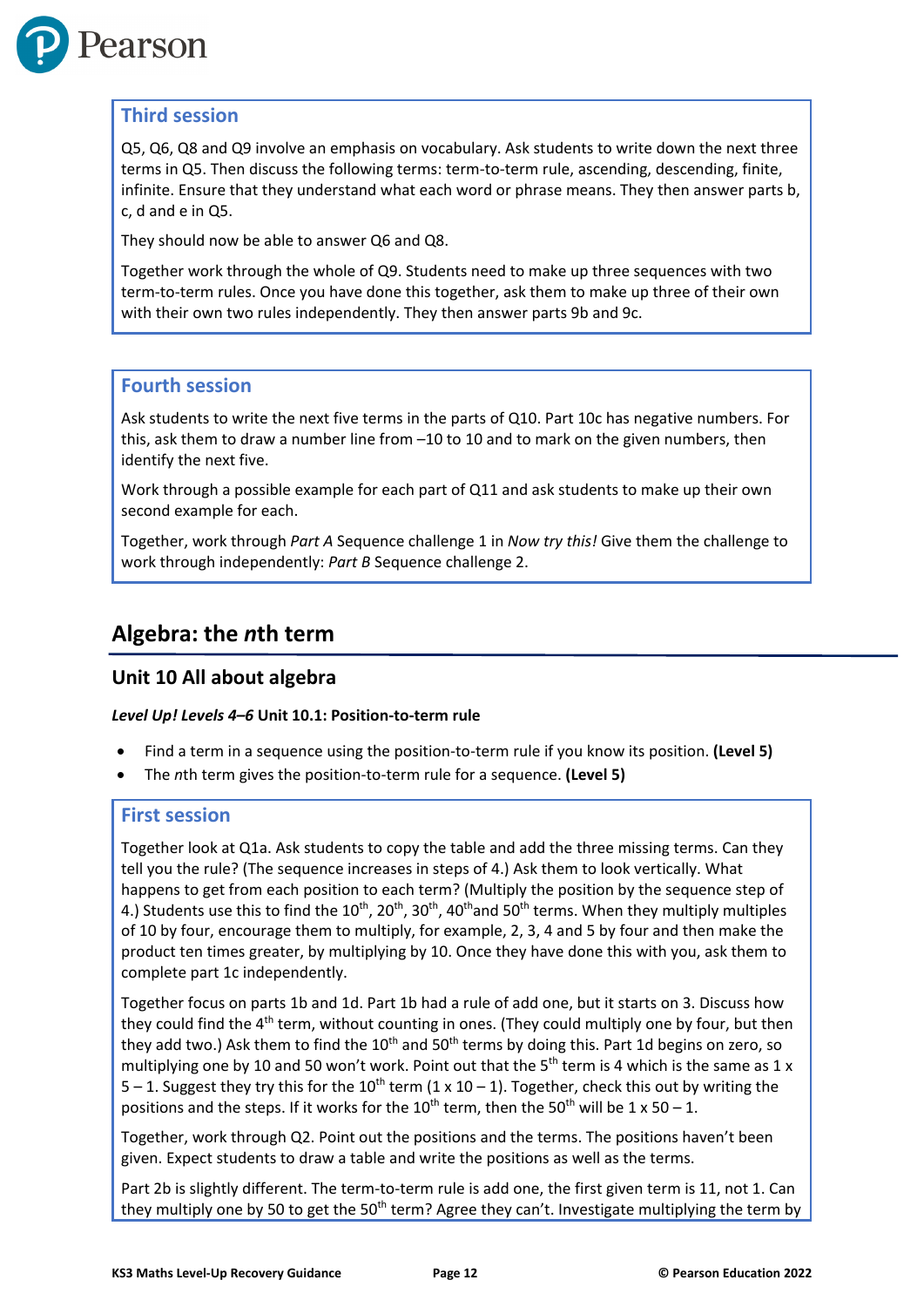

the step increase and adding 10. Does this work for the  $5<sup>th</sup>$  term? Agree that it does and work out what the 50<sup>th</sup> term must be  $(1 \times 50 + 10)$ . Part 2f involves a negative number. Again, work out the step increase, which is 1. If they multiply 5 by one for the 5<sup>th</sup> term, what else must they do? Agree they subtract 2. Apply this for the  $50<sup>th</sup>$  term.

#### **Second session**

Focus on practice Q3. Explain that the position-to-term rule is the position of the number in the sequence and the appropriate term that goes with it as shown in the tables in Q1. Together, work through each example, using a table as in the examples below. In part 3a, ensure the students understand that 4 is added to the position number:

| Position  |    |    |    |  |    |    |    |    |  |
|-----------|----|----|----|--|----|----|----|----|--|
| Operation | +4 | +4 | ۲4 |  |    | -4 |    |    |  |
| Term      |    |    |    |  | ⊥∪ | -- | -- | -- |  |

How would they work out the 100<sup>th</sup> term? Agree to add 4 to 100. Draw a table to show the position, operation and term for part 3b.

| Position  |          |          | ـ        |              |            |           |          |                    |                    | ⊥∪             |
|-----------|----------|----------|----------|--------------|------------|-----------|----------|--------------------|--------------------|----------------|
| Operation | vг<br>ハコ | vς<br>ハン | vΓ<br>د∧ | vг<br>$\sim$ | vг<br>ハン   | vc<br>ΛJ. | Yς<br>د∧ | $\mathbf{v}$<br>ハコ | vг<br>ハコ           | $\cdots$<br>ハン |
| ⊺erm      |          | 10       | -<br>ᅩ   | ົ<br>∠∪      | <u>_ _</u> | າດ<br>่วบ | つロ<br>35 | 40                 | $\sim$ $\sim$<br>≖ | υc             |

If they know the 10<sup>th</sup> term, how can they use this to find the 100<sup>th</sup> term? (multiply by 10) Repeat for parts 3c and 3d, drawing tables as above.

#### **Third session**

Q4 to Q8 focus on the *n*th term. Explain that the *n*th term is a way of expressing an unknown term. In 4a, the rule is to add 3. Students should begin with the position of one and add 3 to it. They do the same for the first 10 terms, writing in a table that they draw themselves. For 4b, you may need to explain that 4*n* is the term multiplied by 5. You may wish to work through the first two parts together and then, students complete part 4c independently. Use a similar approach to Q5 to Q8, with students finishing each question independently.

#### **Fourth session**

*Now try this! Part A* can be used to reinforce or consolidate positions and terms. If you have time and the resources, you might want to take students through how to make a spreadsheet to find the terms in the sequence as suggested in *Part B*. If not, they could find the answers and present their results in a table that they draw.

## **Algebra: formulae**

#### **Unit 6 Forming formulae**

#### *Level Up! Levels 4–6* **Unit 6.4: Substituting into expressions and formulae**

- A formula is a rule which connects two or more variables. **(Level 4)**
- Use a formula to calculate an unknown value by substituting values for the letters or words. **(Level 4)**
- You can substitute values into a formula with indices to work out the unknown value. **(Level 6)**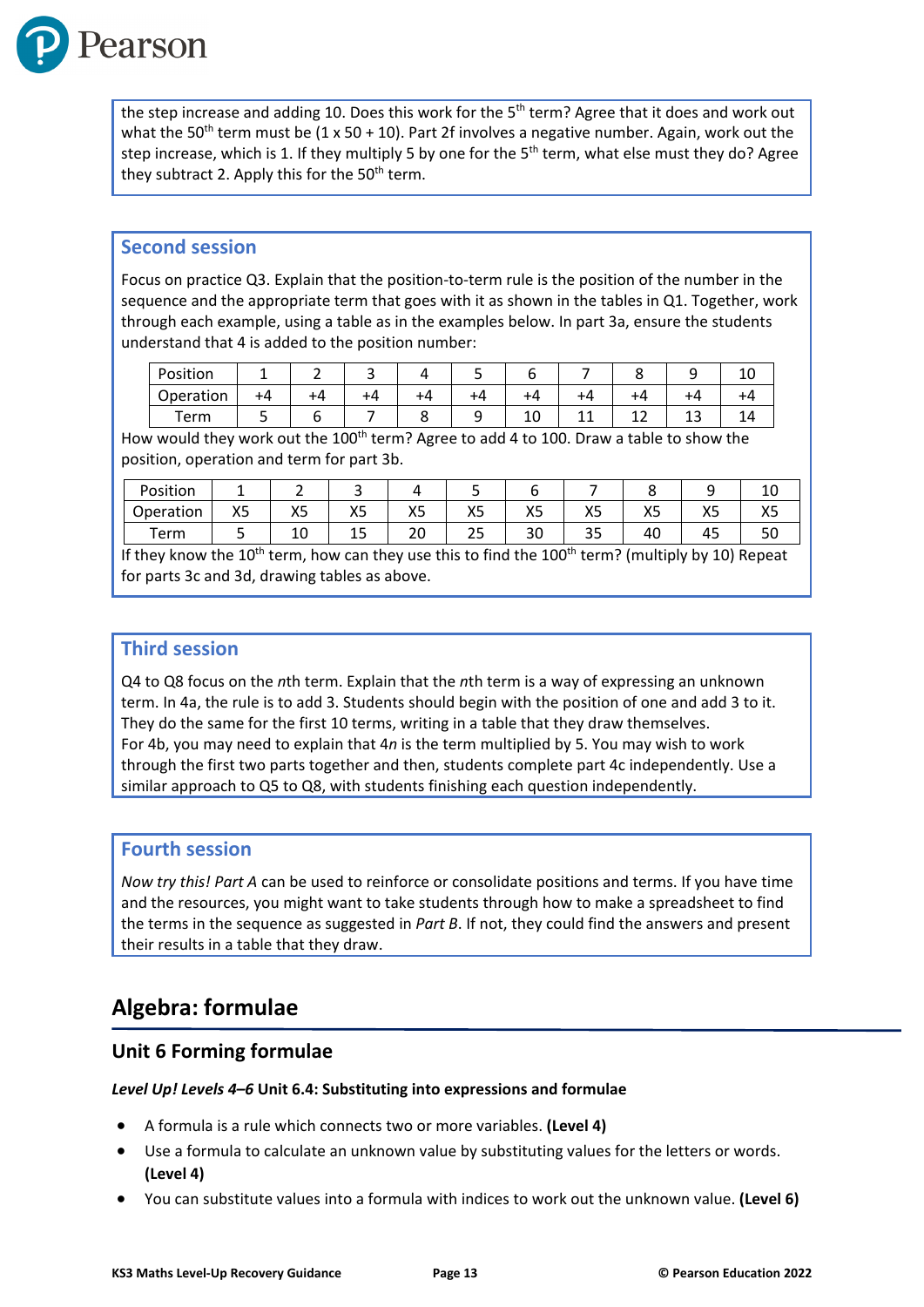

#### **First session**

Explain that a formula is a rule which connects two or more variables and that a variable can change. Formulae can be used to calculate an unknown value by substituting values for letters or words. Show this using a formula that students should be familiar with, for example, area of a rectangle = *l* x *w*. Point out that *l* and *w* are variables, and they are given a value that isn't always the same. Substitute the *l* and *w* for values and work out the area of the rectangle.

Repeat this a few times where *l* and *w* have different values. Ask them to tell you of other formulae they have come across and explore these in a similar way.

Work through the first parts of Q1 and Q2 together and then, when you think students are confident, ask them to complete the questions independently.

#### **Second session**

Focus on Q3. This is straightforward and most students should be able to substitute the letters for their values. Ask them to write the new calculations with the values and then work out the solutions. Give other values for 3a, 3b and 3c and ask them to work through parts 3a to 3h again with these new values.

Q4a is very similar to Q3, so approach it in the same way. Q4b asks them to simplify the expressions. This is essentially collecting like terms. It also involves the shorthand way of showing a multiplication. Explain that in 4a part i, there are 3 *x*s so this would be shown as 3*x*. In 4a part ii, the simplified way is *xy*. Can they work out that part iii would be 3*z*? Can they explain why?

Ask students to make up their own expressions using *x*, *y* and *z* and then to substitute the letters for the values in Q4.

#### **Third session**

Focus on Q5 to Q7. Formulae are put into real-life contexts in Q5 and Q7. Q6 is similar to those in the second session. For 6h, students might need to be reminded what a square number is.

Ask students to read the information in Q5 and Q7 and to use it to solve the problems. In Q5, you may need to recap the number of seconds in a minute and practise converting from one to the other. You could give students calculators so they can focus on the formulae rather than the arithmetic.

#### **Fourth session**

Focus on practice Q8 to Q10. Q8 involves multiplying negative numbers. This may need exploring.

Multiplying positive integers:  $4 \times 3 = 3 \times 4$ , products are always even.

Multiplying a positive integer by a negative integer: use a number line to show  $4 \times -3$  means

 $0 - 4 - 4 - 4 = -12$ . Because of commutativity  $-3 \times 4$  must also be  $-12$ .

This multiplication grid helps explain why multiplying two negative numbers gives a positive product. Students might find it helpful to have a copy of this. Ask them to multiply different positive and negative numbers together using this table.

Once they see the pattern, they can make generalisations that multiplying a positive number by a positive number gives a positive product, multiplying a negative number by a negative number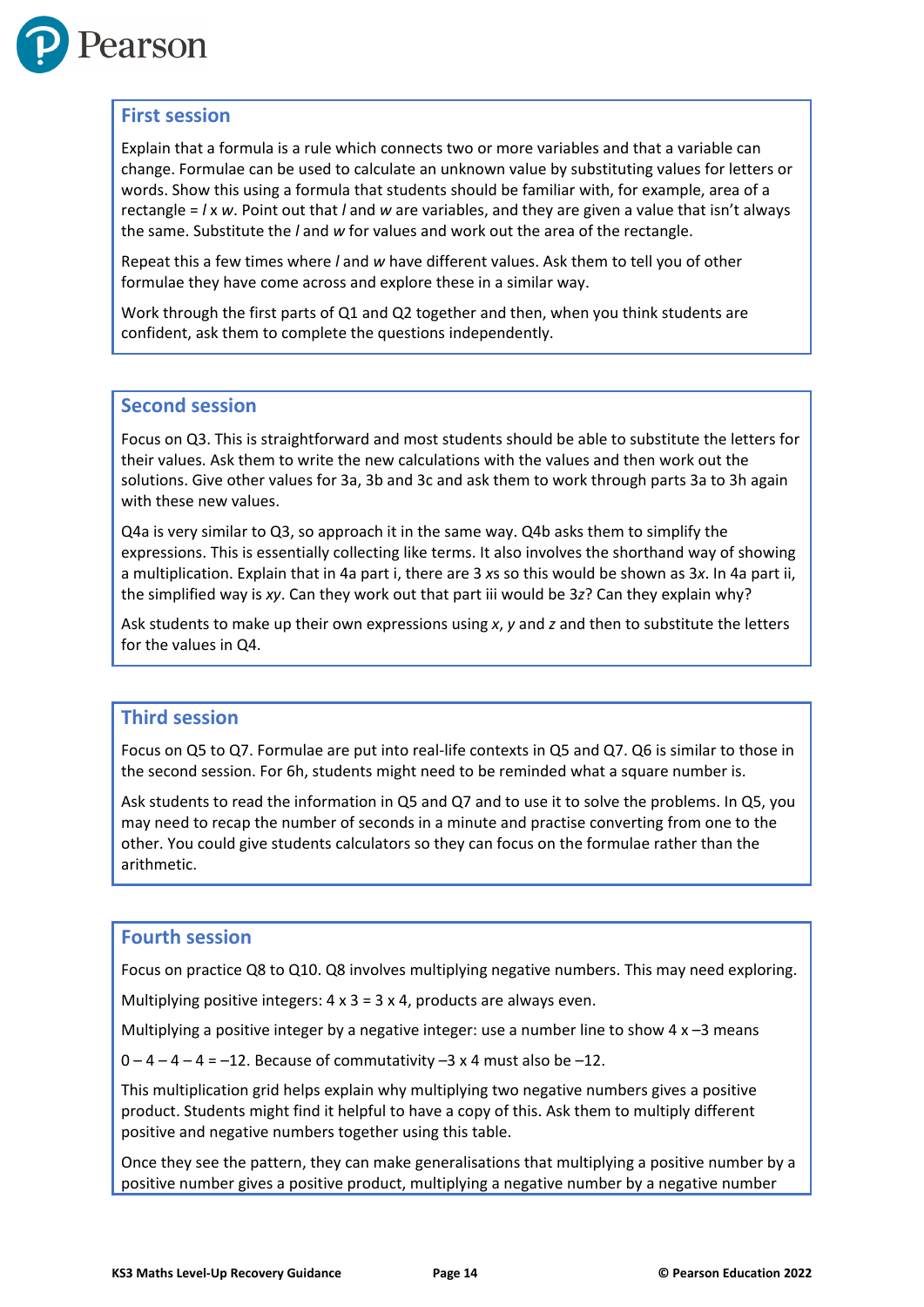

gives a positive product and multiplying a positive number by a negative number (or vice versa) gives a negative product.

| X    | - 4   | $-3$ | $-2$ | $-1$           | 0 | 1            | 2              | 3     | 4     |
|------|-------|------|------|----------------|---|--------------|----------------|-------|-------|
| $-4$ | 16    | 12   | 8    | 4              | 0 | $-4$         | - 8            | $-12$ | - 16  |
| $-3$ | 12    | 9    | 6    | 3              | 0 | - 3          | - 6            | - 9   | $-12$ |
| $-2$ | 8     | 6    | 4    | $\overline{2}$ | 0 | $-2$         | $-4$           | - 6   | - 8   |
| $-1$ | 4     | 3    | 2    | 1              | 0 | $-1$         | $-2$           | - 3   | $-4$  |
| 0    | 0     | 0    | 0    | 0              | 0 | 0            | 0              | 0     | 0     |
| 1    | - 4   | $-3$ | $-2$ | $-1$           | 0 | $\mathbf{1}$ | $\overline{2}$ | 3     | 4     |
| 2    | - 8   | - 6  | - 4  | $-2$           | 0 | 2            | 4              | 6     | 8     |
| 3    | $-12$ | - 9  | - 6  | $-3$           | 0 | 3            | 6              | 9     | 12    |
| 4    | $-16$ | - 12 | - 8  | $-4$           | 0 | 4            | 8              | 12    | 16    |

Once they have these generalisations, ask them to work through Q8.

Work through the first parts of Q9 and Q10 together and then ask students to complete the questions if they feel confident.

## **Algebra: equations**

#### **Unit 13 Balancing act**

#### *Level Up! Levels 4–6* **Unit 13.1: Solving simple equations**

- An equation contains an unknown number and an = sign. **(Level 5)**
- You can use the balancing method to solve an equation. **(Level 5)**
- Check your answer by substituting it back into the equation. **(Level 5)**

#### **First session**

Explain that an equation is different from an expression because there is a solution and it always contains an unknown and an equal to symbol, so what is on one side must be equivalent to what is on the other. Work through the idea that students can solve an equation using a balancing method. Use these examples:

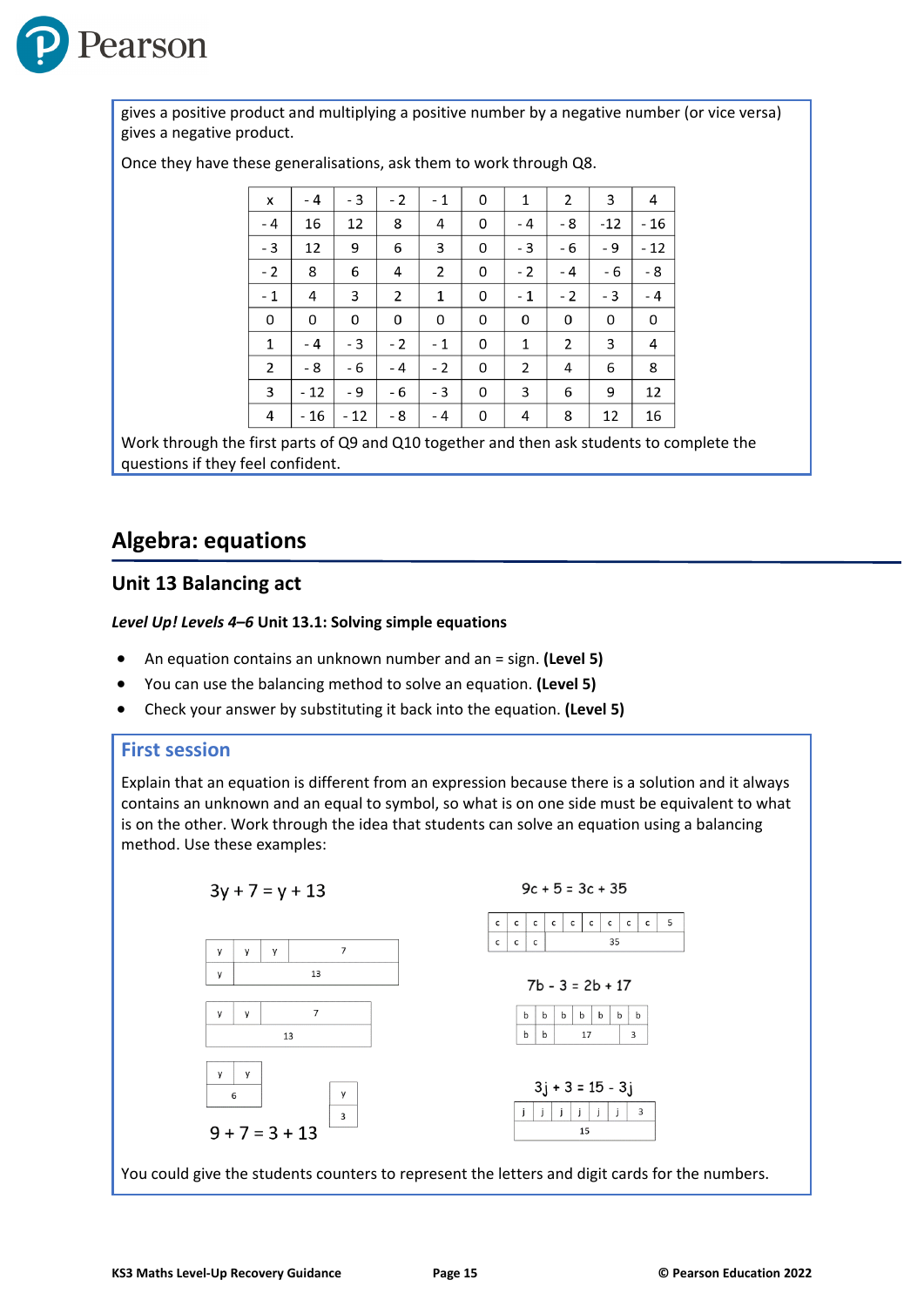

Other equations can be solved using the inverse. Remind students the inverse of addition is subtraction and the inverse of multiplication is division. They can use one operation to solve another.

Ask students to work through practice Q1–Q6 using whichever method suits the particular question, e.g., Q3 inverse is best, Q5 balancing would work well.

#### **Second session**

Focus on Q7 to Q13. Encourage students to use the balancing method where appropriate, for example, Q7, Q10 and Q12. Work through a few examples before they continue independently.

### **Properties of number**

#### **Unit 2 Number knowledge**

#### *Level Up! Levels 4–6* **Unit 2.1: Decimal know-how**

- Digits after the decimal point are fractions. **(Level 4)**
- To compare decimal measurements, all the measurements must be in the same units. **(Level 4)**
- When you multiply/divide a number by 10, the digits move one place to the left/right. **(Level 4)**
- To order decimals, first compare the whole numbers, next compare the tenths, then hundredths, and so on. **(Levels 4 and 5)**

#### **First session**

You might find it helpful to recap the positional, multiplicative and additive aspects of place value before beginning these practice questions. For example: **45.63**

The digit 4 is positioned in the tens position. 10 is multiplied by 4 to give the value 40.

The digit 5 is positioned in the ones position. 1 is multiplied by 5 to give the value 5.

The digit 6 is positioned in the tenths position. 1/10 is multiplied by 6 to give the value 6 tenths.

The digit 3 is positioned in the hundredths position. 1/100 is multiplied by 3 to give the value 3 hundredths.

The values are added together to give the whole number:  $40 + 5 + 6/10 + 3/100 = 4563/100$  or 45.63.

It would be a good idea to use place value charts and digit cards. Ask students to make different numbers and then explain how the values and the whole number are made.

Ask students to complete Q1–3. Practice saying the numbers first to ensure they say them correctly, e.g., 2.365 is two point three, six, five not two point three hundred and sixty-five.

#### **Second session**

Focus on Q4 to Q6 and then Q10 to Q11, which involve ordering numbers with decimal places. It might be helpful to practice ordering numbers with decimal places first so that students are confident enough to work independently. Ensure that they think about the position of the digits and their values when they attempt to order. For example, in Q4a, 4.56 is four point five six not four point fifty six and is therefore smaller than 4.8.

Q11 uses the greater than and less than symbols to compare numbers with decimal places.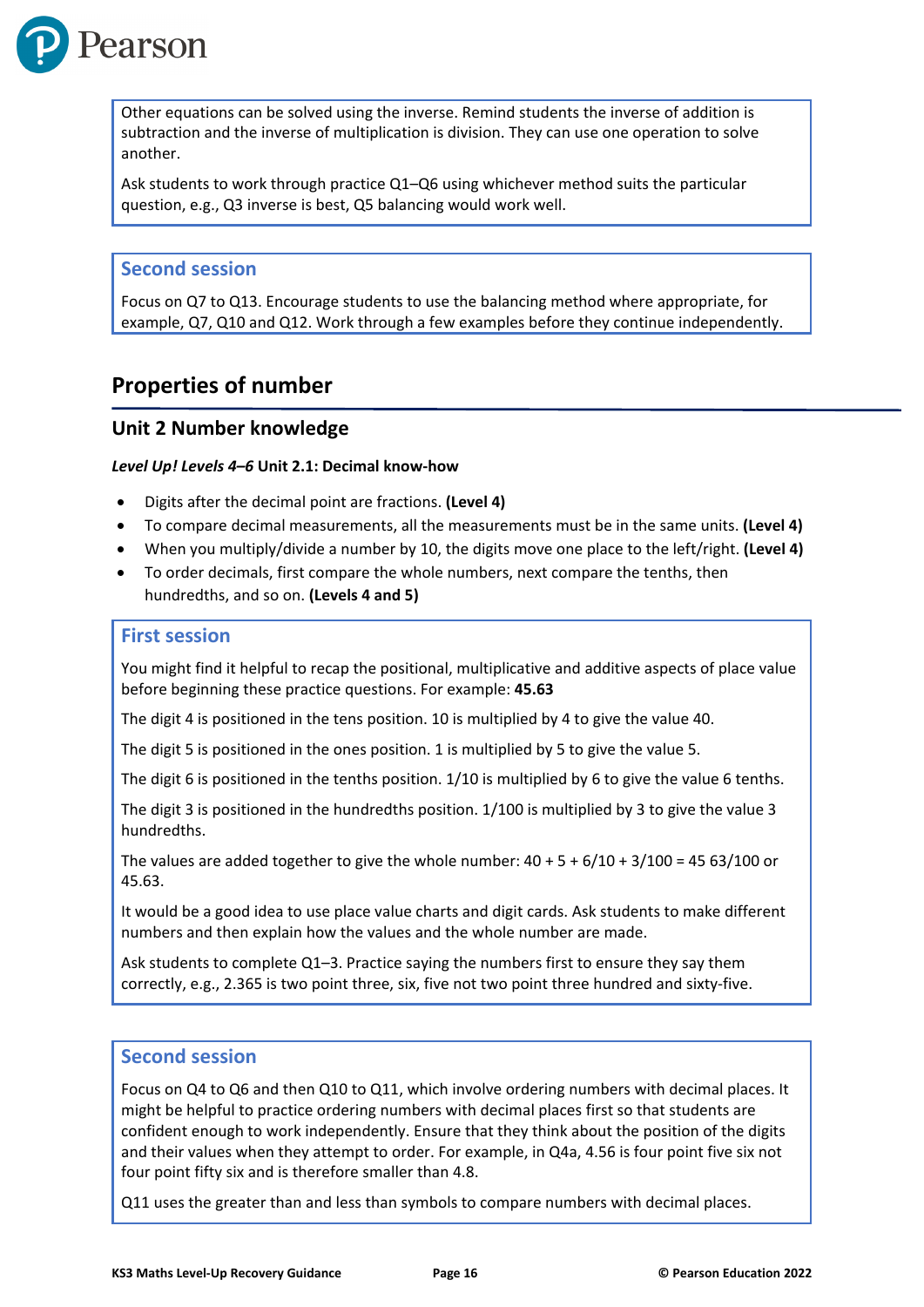

Focus on Q7 to Q9. These are about multiplying and dividing by 10. Remind students that the numbers become 10 times greater when multiplying and 10 times smaller when dividing. The digits move across the decimal point which remains constantly in the same position.

Work through one or two examples together and then ask students to complete the questions. You may wish to add some examples of your own to these.

#### **Fourth session**

Together, work through *Now try this! Parts A and B*. Both are games that you could play with your student. If working in a small group, they could play together against you.

## **Fractions, percentages, ratio and proportion**

#### **Unit 4 Bit parts**

#### *Level Up! Levels 4–6* **Unit 4.1: Fractions**

- A fraction can be used to describe part of a whole. **(Level 3)**
- The top number of a fraction is the numerator and the bottom is the denominator. **(Level 3)**
- Equivalent fractions are fractions that have the same value. **(Level 3)**
- You can find equivalent fractions by multiplying or dividing the numerator and denominator by the same number. **(Level 4)**
- Fractions can be simplified by cancelling common factors. **(Level 5)**
- A decimal is another way to describe part of a whole. **(Level 4)**
- Convert a decimal to a fraction by writing it with a denominator of 10, 100 or 1,000 and then cancelling. **(Level 5)**

#### **First session**

Ask students to tell you what they know about fractions. Ensure they know a fraction is the result of dividing a whole into equal parts. Talk through the terms *vinculum* (line separating the denominator and numerator), *denominator* (number of equal parts) and *numerator* (number of parts considered). Ask students to work through Q1, identifying the fraction shaded. Ask them to tell you the fraction that isn't shaded and to write the commutative and inverse facts, for example, in part 1a,  $3/5 + 2/5 = 5/5 = 1$ ,  $2/5 + 3/5 = 5/5 = 1$ ,  $1 - 3/5 = 2/5$ ,  $1 - 2/5 = 3/5$ .

Q2 and Q3 involve equivalent fractions. Give students a multiplication square. Ask them to look at the first two rows. They should be able to see some fractions equivalent to one half.

| $\mathsf{x}$   | 1              | $\overline{2}$ | 3 <sup>7</sup> | $4 \mid 5 \mid 6 \mid 7 \mid 8 \mid 9 \mid 10$ |                   |                         |              | $111$ 12        |  |
|----------------|----------------|----------------|----------------|------------------------------------------------|-------------------|-------------------------|--------------|-----------------|--|
| $\overline{1}$ | $\overline{a}$ |                |                | 5 <sub>1</sub>                                 | $6 \mid 7 \mid 8$ | $\blacktriangleleft$ 97 | 10           | 11 <sub>1</sub> |  |
|                |                | $\overline{4}$ | 6              | 8 10 12 14 16 18                               |                   |                         | 20   22   24 |                 |  |

Ask them to write down all the equivalent fractions they can see, continuing the pattern to 12/24. Repeat for the fractions equivalent to one third, as shown below.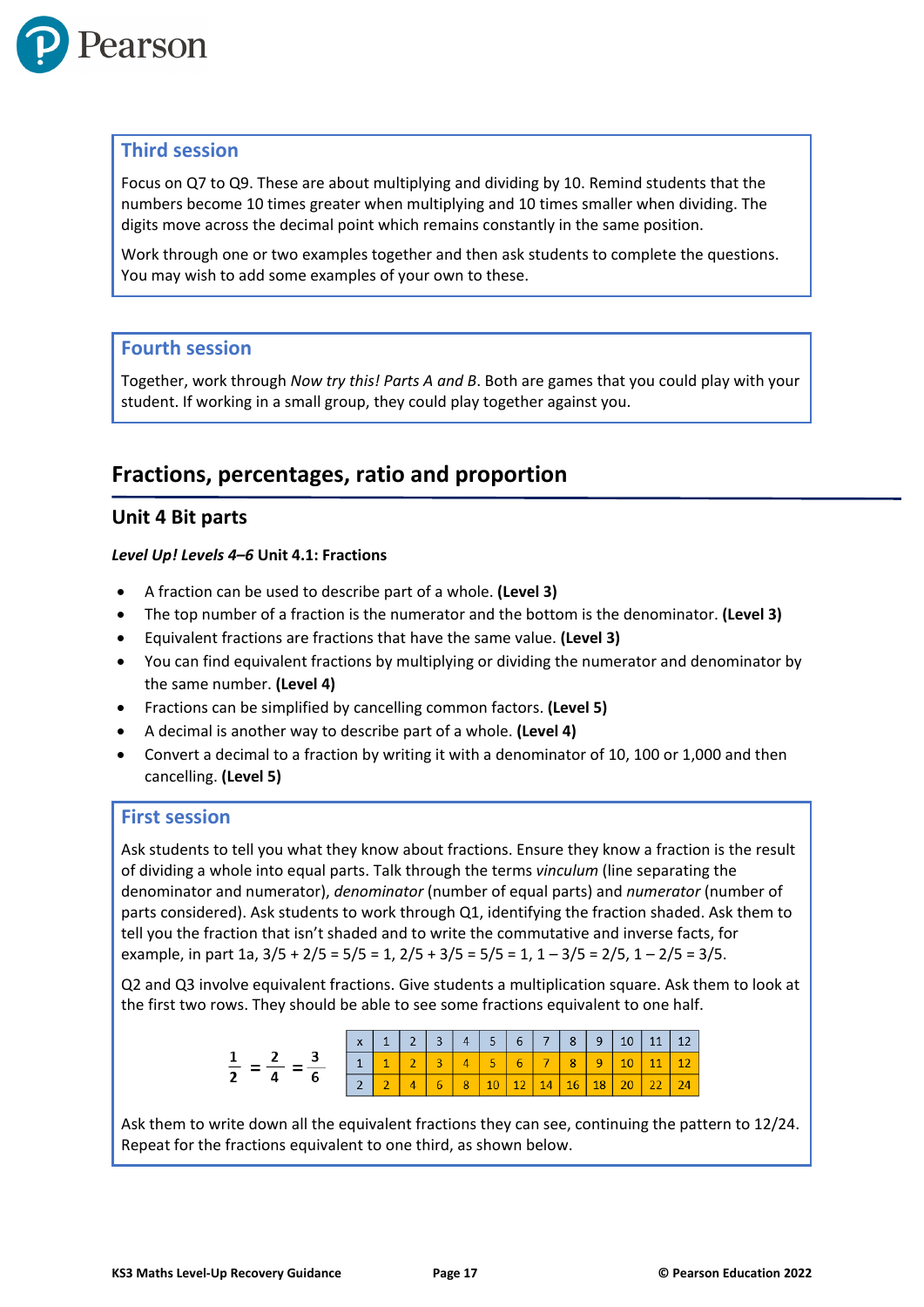

|                | $\mathbf{x}$ | $\overline{2}$ | 3 | $\overline{4}$ | 5 <sup>7</sup> | 6 <sup>1</sup>        | $-1$ 7 $-$ | 8  | 9  | 10 | 11 | 12 |
|----------------|--------------|----------------|---|----------------|----------------|-----------------------|------------|----|----|----|----|----|
| $\overline{9}$ |              |                |   |                |                |                       |            | 8  | 9  |    | 11 |    |
| o              |              |                | 6 | 8              | 10             | ົ <sup>1</sup> 12 ⊥ ⊥ | 14         | 16 | 18 | 20 | 22 | 24 |
|                |              |                |   |                | ΙĘ             | 18                    |            | 74 |    |    |    |    |

Give them time to explore other equivalent fractions by shading two rows at a time and listing them. Discuss what happens when we make equivalent fractions. For example, in 1/3 = 3/9, both the numerator and denominator have been multiplied by three, and in 12/36 = 3/9, both the numerator and denominator have been divided by four. Discuss the generalisation that to get an equivalent fraction, the numerator and denominator are multiplied or divided by the same number. Ask them to work through Q2, Q3 and Q6. Q6 asks them to write the fractions in the simplest form. Explain that this means using the lowest numbers possible.

#### **Second session**

Focus on the fraction wall. What do the students notice about the fractions? Draw out the fact that the higher the denominator, the smaller the fraction. Ask students to tell you which is the smallest fraction on the wall and which is the largest.

Write down some unit fractions (fractions with a numerator of 1) and ask them to compare pairs of them using the greater than and less than symbols. They need to consider the denominator only. Then ask them to work through Q4, comparing non-unit fractions independently, using the fraction wall to help them. Again, expect them to write both fractions with the greater than symbol separating them.

Q5 looks at ordering fractions. Begin by ordering unit fractions, then ask students to work through Q5 independently. This time they order non-unit fractions. Again, they use the fraction wall to help them. Ask students to work through Q8 independently.

#### **Third session**

Focus on Q7. This involves converting decimals into fractions. Work through the idea that tenths are fractions with a denominator of 10. Write some tenths and ask students to write these as fractions, for example, 0.6, 0.3, 0.9. Where applicable, ask them to write them in their simplest forms, for example,  $0.6 = 6/10 = 3/5$ . Repeat this for hundredths and then thousandths.

Ask them to work through Q7 independently.

## **Fractions: solving problems**

#### **Unit 16 Safety in numbers**

#### *Level Up! Levels 4–6* **Unit 16.5: Solving fraction problems**

- The word 'of' means multiply. **(Level 4)**
- To find a fraction of a quantity, divide the number by the denominator and multiply by the numerator. **(Level 3)**
- You can multiply a fraction by a whole number by multiplying the numerator by the whole number and then simplify. **(Level 4)**
- You can add and subtract fractions easily if they have the same denominator. You may need to convert them to equivalent fractions. **(Level 4)**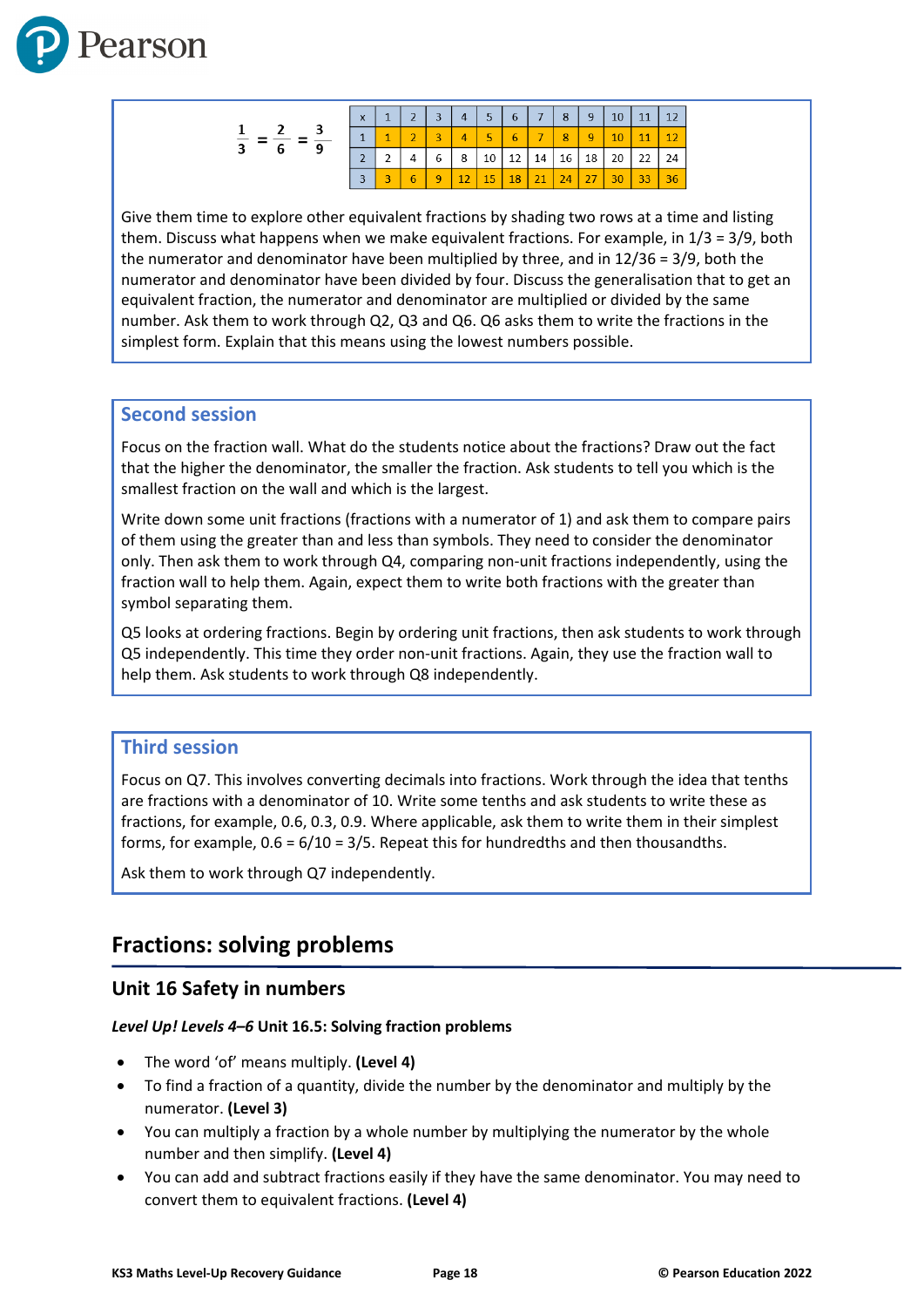

• To divide a whole number by a fraction, you find out how many groups of the fraction can be made out of the whole number. **(Level 5)**

#### **First session**

It is worth spending one session on adding and subtracting fractions. Practice this before working through the questions. You could begin by discussing the fact that  $3 + 5 = 8$ , so 3 tens plus 5 tens equals 8 tens,  $£3 + £5 = £8$  and  $3/8 + 5/8 = 8/8$ . Likewise,  $8 - 5 = 3$ , 8 tens minus 5 tens equals 3 tens,  $£8$   $£5 = £3$  and  $8/8 - 5/8 = 3/8$ . Adding and subtracting fractions with the same denominator is similar to adding and subtracting whole numbers.

Move on to fractions with different denominators. Talk through the idea that you cannot add or subtract an amount of money and a number of tins of beans because they are different. For example: **A tin of beans + £1.50 = ?**

If a tin of beans costs 50p, you can change the tin to money or the money to tins and then add them. It's the same with fractions. They need a common denominator. Therefore, knowledge of equivalent fractions and how to make them is essential. Write some fractions that are simple to make equivalent for the students to add and subtract, for example,  $\frac{1}{2} + \frac{1}{4}$ ,  $\frac{3}{4} + \frac{3}{8}$ ,  $\frac{1}{2} - \frac{1}{4}$ ,  $\frac{3}{4} - \frac{3}{8}$ . Ask students to work through Q8 independently.

#### **Second session**

Focus on multiplying fractions and whole numbers. Explain that the model for this is repeated addition. For example, 12 x 2/3 is 2/3 added 12 times. All the students need to do is multiply 2 and 12 to give 24/3. Give students examples to practice. You could also ask them to change any improper fractions to mixed numbers, for example, 24/3 is 8 wholes (divide the denominator into the whole number). You may need to spend a session converting fractions to mixed numbers.

Move on to multiplying fractions by fractions. Give students strips of paper. Ask them to fold one in half. If they are to find half of half and therefore multiply half by one half, they fold the strip in half again. They colour one of the parts to show that  $\frac{1}{2} \times \frac{1}{2} = \frac{1}{4}$ . Repeat this a few times with unit fractions. Move on to non-unit fractions, for example, 2/3 x ½. They fold a strip into thirds and then fold it in half and colour two parts.  $2/3 \times \frac{1}{2} = 2/6$ . Then ask them to tell you what they notice. Is there a generalisation they can make for multiplying fractions by fractions? Lead them to the generalisation that they can multiply the numerators and denominators.

Students then work through Q5, Q6 and Q10 independently.

#### **Third session**

Focus on dividing fractions. Begin by dividing whole numbers by fractions. Ensure that students understand that they are finding how many of the fraction will fit into the whole number. Cuis*enaire* is a good resource for doing this.

 $1 \div 1/2 = 2$ 

 $2 \div \frac{1}{2}$  = 4. Repeat this a number of times with different wholes and fractions. Ask the students to make the model, draw it and write the calculation.